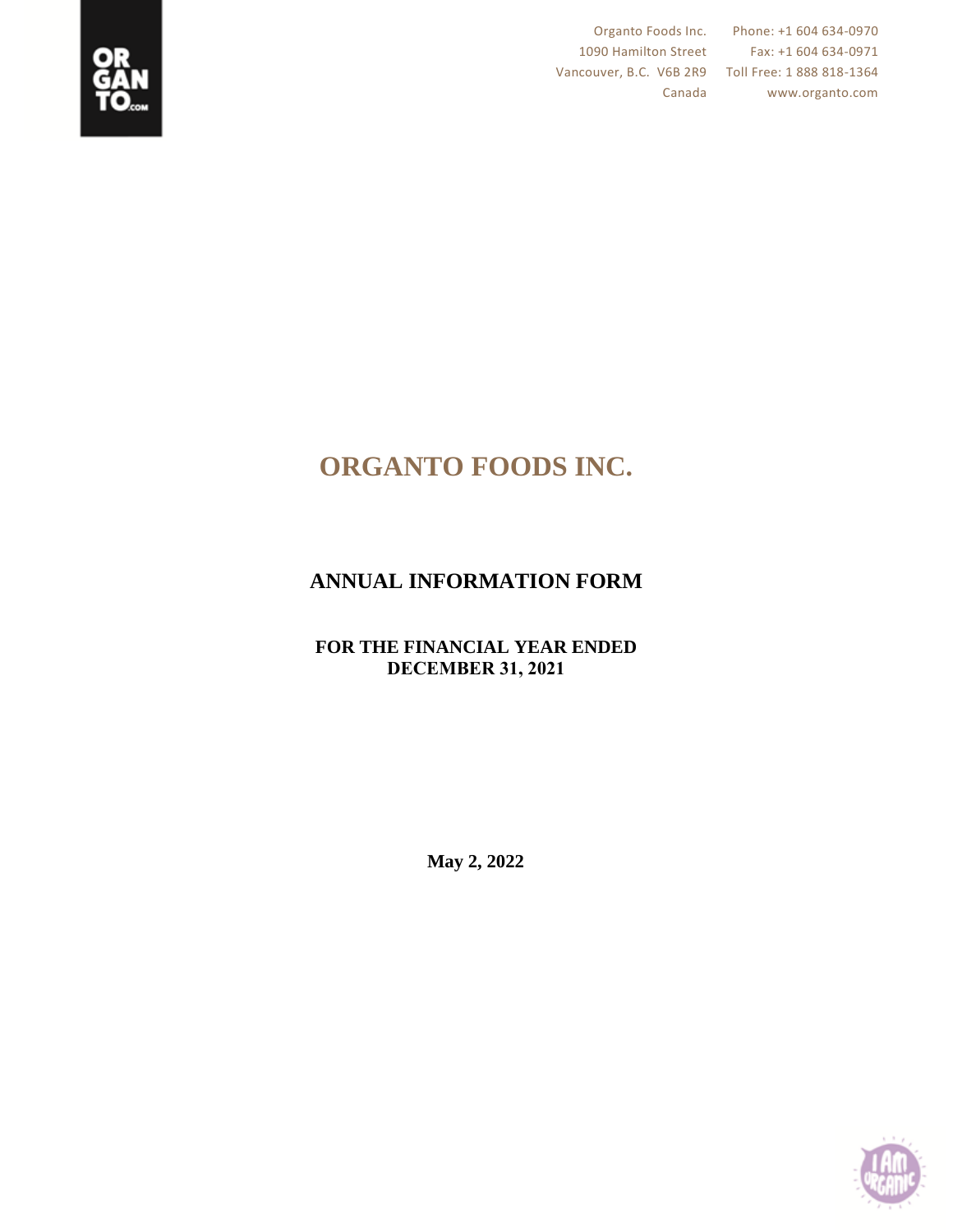## ORGANTO FOODS INC.

## ANNUAL INFORMATION FORM FOR THE FINANCIAL YEAR ENDED DECEMBER 31, 2021

## **TABLE OF CONTENTS**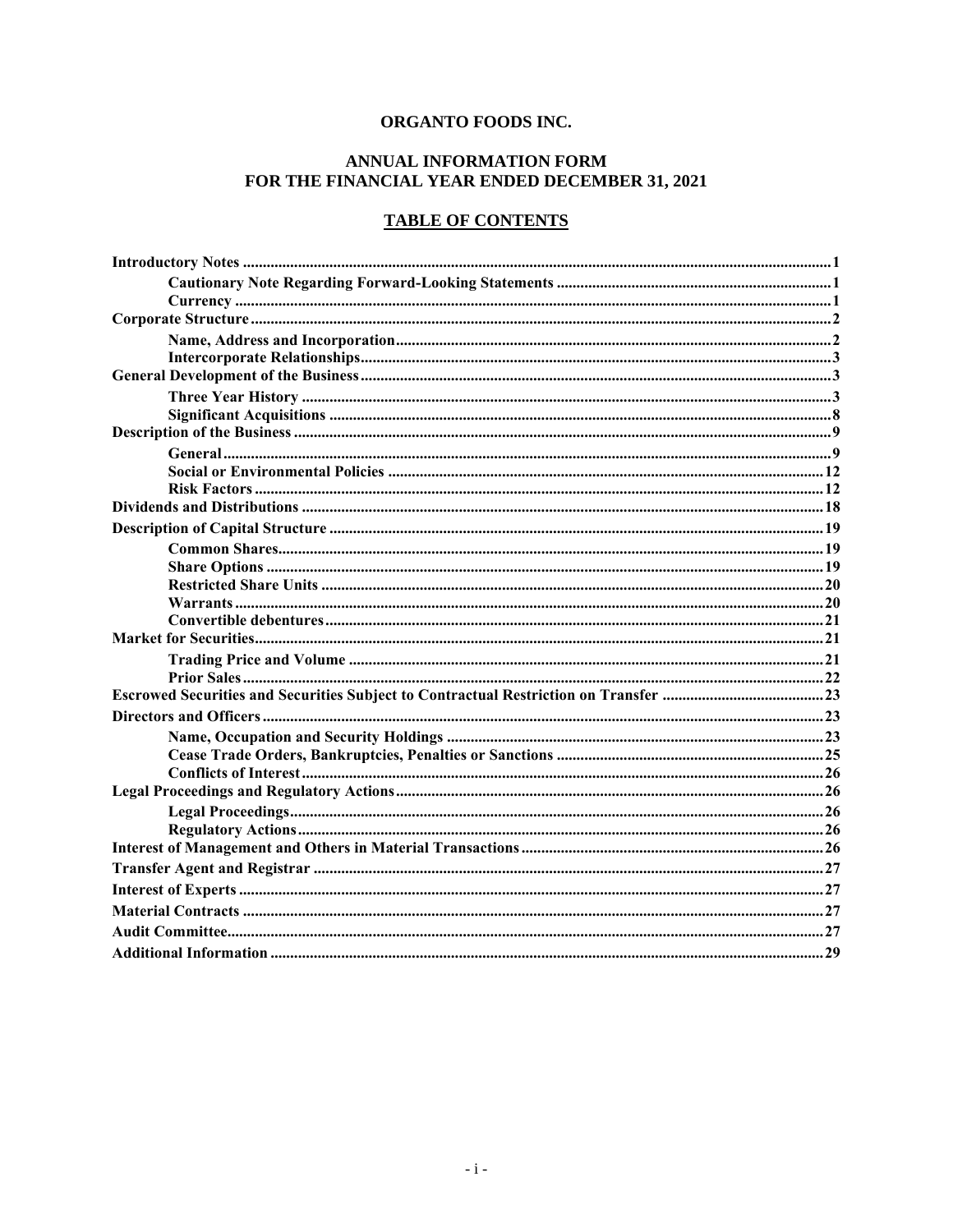## **INTRODUCTORY NOTES**

## **Cautionary Note Regarding Forward-Looking Statements**

This annual information form (**"AIF"**) contains "forward-looking information", as defined by law including without limitation Canadian securities laws and the "safe harbor" provisions of the US Private Securities Litigation Reform Act of 1995 ("forward-looking statements"). Generally, forward-looking information can be identified by the use of forward-looking terminology such as "plans", "targets", "expects" or "does not expect", "is expected", "budget", "scheduled", "estimates", "forecasts", "intends", "predicts", "anticipates" or "does not anticipate", or "believes", or variations of such words and phrases or statements that certain actions, events or results "may", "could", "would", "should", "might" or "will be taken", "occur" or "be achieved".

Forward-looking information is based on reasonable assumptions that have been made by Organto Foods Inc. as at the date of such information and is subject to known and unknown risks, uncertainties and other factors that may cause the actual results, level of activity, performance or achievements of Organto Foods Inc. to be materially different from those expressed or implied by such forward-looking information, including but not limited to: the impact of general business and economic conditions; dependence on suppliers, partners and contractual counter-parties; cost increases; changes in the business or prospects of Organto Foods Inc.; unforeseen circumstances; risks associated with the organic produce and foods business generally, including inclement weather, unfavorable growing conditions, low crop yields, variations in crop quality, spoilage, import and export laws and similar risks; transportation costs and risks; general business and economic conditions; stock market volatility; competition; as well as those factors discussed in the section entitled "Description of the Business – Risk Factors" in this AIF.

Although Organto Foods Inc. has attempted to identify important factors that could cause actual results to differ materially from those contained in forward-looking information, there may be other factors that cause results not to be as anticipated, estimated or intended. There can be no assurance that such information will prove to be accurate, as actual results and future events could differ materially from those anticipated in such information. Accordingly, readers should not place undue reliance on forward-looking information. Organto Foods Inc. does not undertake to update any forward-looking information that is incorporated by reference herein, except in accordance with applicable securities laws.

## **Currency**

All dollar amounts in this AIF are expressed in Canadian dollars unless otherwise indicated.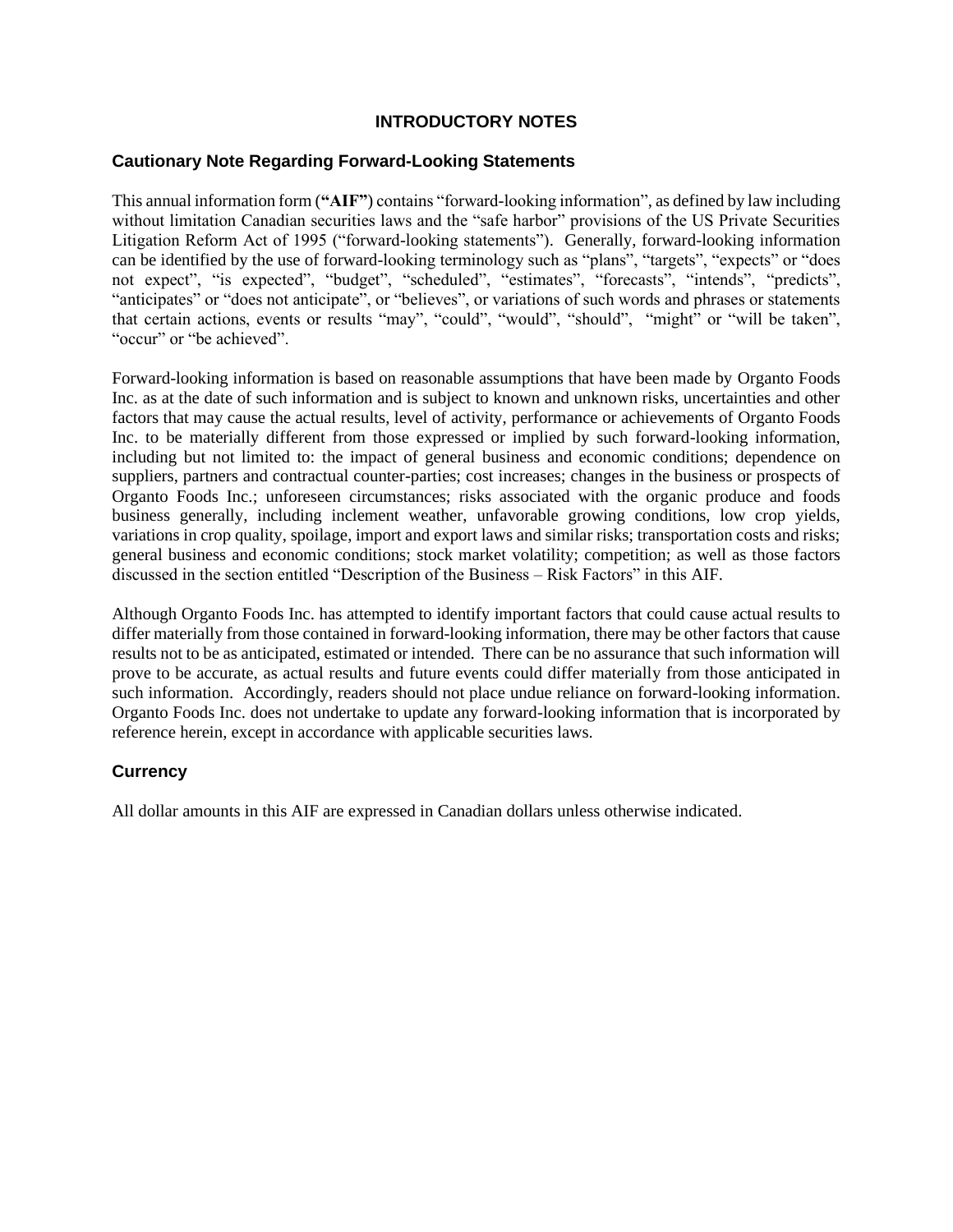## **CORPORATE STRUCTURE**

#### **Name, Address and Incorporation**

Organto Foods Inc. ("**Organto**" or "the **Company**") is engaged in the sourcing, processing, packaging, distribution and marketing of organic fresh organic value-added vegetable and fruit products. The Company's common shares are listed for trading on the TSX Venture Exchange ("**TSXV**") under the stock symbol "OGO", on the OTCQB in the United States under the stock symbol "OGOFF" and on the Frankfurt Stock Exchange under the symbol "OGF".

Incorporated on May 18, 2007 under the laws of the Province of British Columbia, Canada, and previously known as Columbus Exploration Corporation ("**Columbus Exploration**"), Organto was formed upon the completion of a reverse takeover of Columbus Exploration by Agricola Nuova Terra Guatemala S.A. ("**Agricola**") on November 30, 2015, whereby Agricola became a wholly-owned subsidiary of Organto. For the purposes of these consolidated financial statements, the "Company" is defined as Organto and its subsidiaries.

Organto's head office is located at 1090 Hamilton Street, Vancouver, British Columbia, V6B 2R9. The Company has a sales and administration office in Breda, the Netherlands and regional satellite offices are located in the Netherlands, the UK, Mexico, Guatemala and Argentina. Organto's registered and records office is located at 1500-1055 West Georgia Street, Vancouver, British Columbia, V6E 4N7.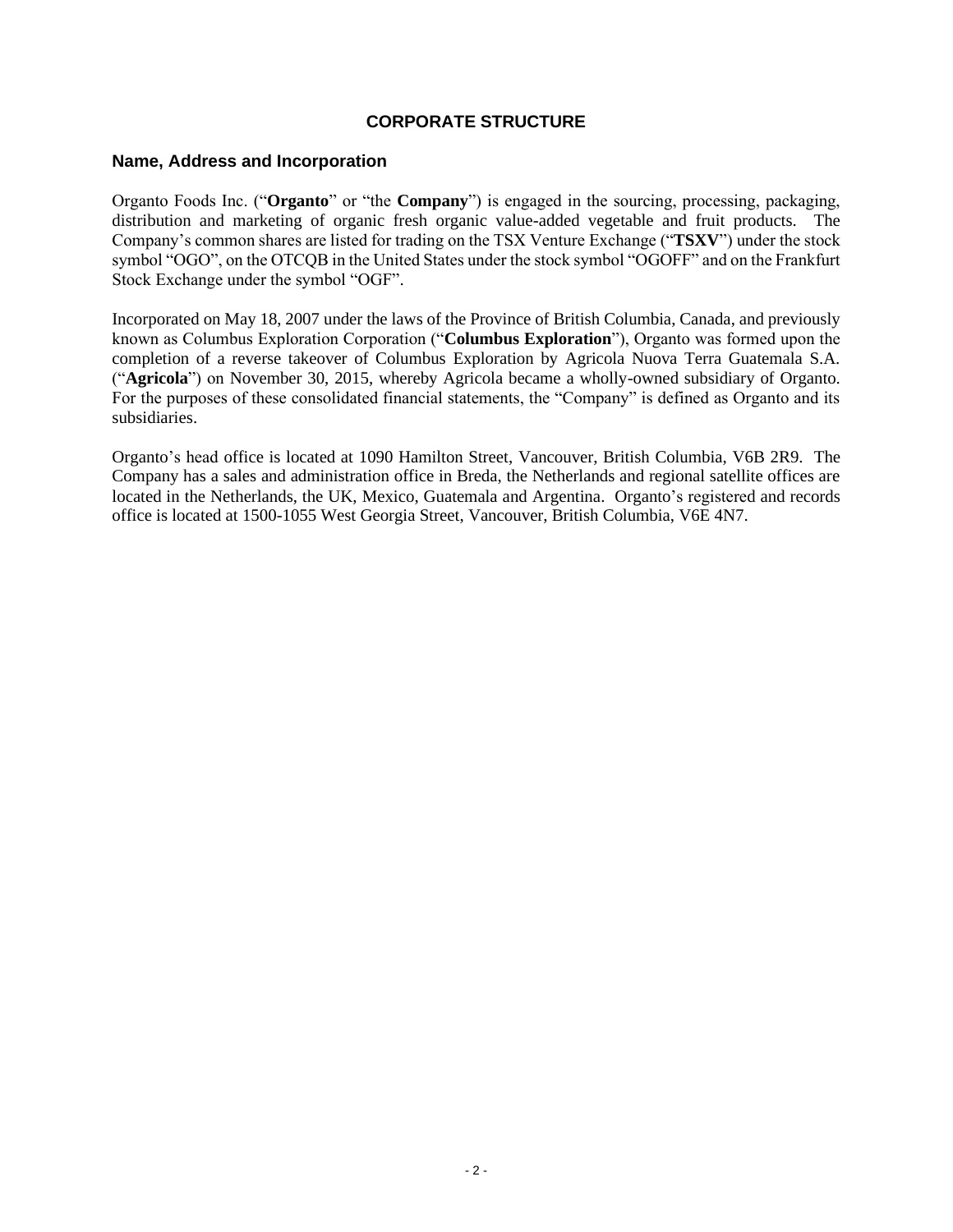#### **Intercorporate Relationships**

The following chart describes the intercorporate relationships amongst Organto's subsidiaries and the percentage of voting securities held by Organto, either directly or indirectly and the jurisdiction of incorporation, formation, continuation or organization of each subsidiary:



## **GENERAL DEVELOPMENT OF THE BUSINESS**

#### **Three Year History**

#### *Introduction*

On November 30, 2015, Agricola, a privately-owned business focisd on the production and distribution of value-added branded organic vegetables completed a reverse takeover (the "**RTO**") of Columbus Exploration and upon completion of the RTO, Columbus Exploration changed its name to Organto Foods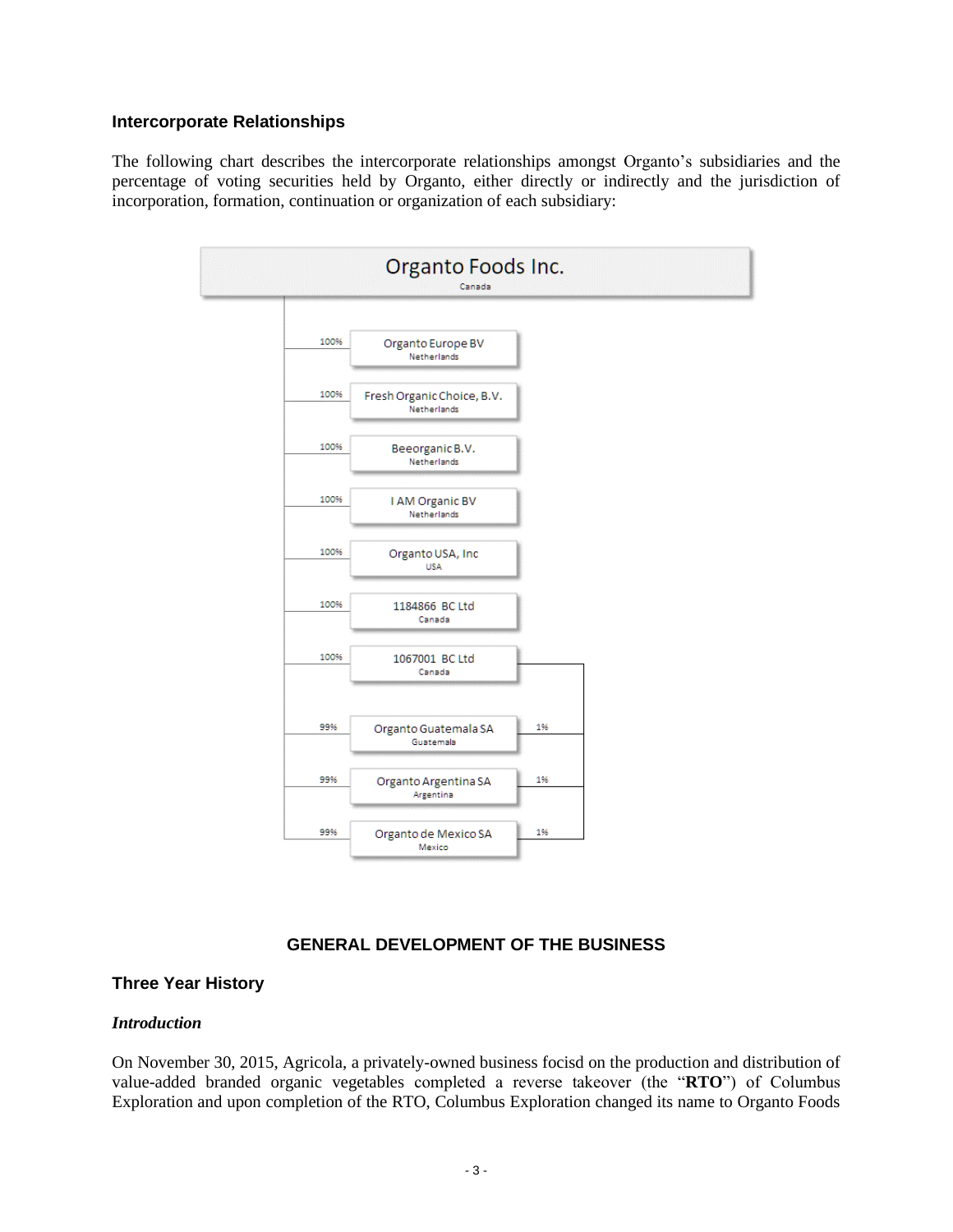Inc., and Agricola became a wholly-owned subsidiary of Organto Foods Inc. On March 21, 2016, Agricola changed its name to Organto Guatemala, Sociedad Anonima.

Organto initially operated its own growing operations in both Guatemala and Argentina, processing operations in Guatemala and packaging operations in the Netherlands, but exited these operations in order to focus on working with strategic third-party growers and service providers in Latin America, Africa, Europe and other growing regions. Initially Organto's product offering was limited to a single revenue stream of high-value branded organic vegetables with a focus on selling into European markets..

Throughout 2018 and into 2019, Organto repositioned its organic foods platform shifting from an asset heavy, single revenue stream business model, to an asset light, multi-stream business model. To do so, it wound down its growing operations, sold its processing facilities in Guatemala and closed its packaging operations in the Netherlands, moved to strategic sourcing arrangements with growers in Europe, North and South America and Africa and entered into third party processing and packaging arrangements with globally positioned strategic partners. This allowed the Company to streamline its cost base and expand its product offering from only a limited selection of high-value branded organic vegetables to include other value-added organic fruits and vegetables in bulk, private label and branded formats. Organto offers its branded products under the "I AM Organic" trademark utilizing its proprietary digitial passport teachnology. Organto continues to pursue new strategic supply sources around the globe in order to secure year-round supply of its core product offerings and also to add new complimentary products to its existing portfolio. The expanded product portfolio is currently being sold in European markets.

With the repositioning essentially completed late in the first half of 2019, commercial operations ramped up in the second half with third and fourth quarter revenues and gross profits both quarterly records for the Company. This momentum continued in 2020 and 2021 with new quarterly revenue records realized in each subsequent quarter. Organto has now realized 10 consecutive quarters of record revenue growth versus the same quarter in the prior year.

In November 2018 Organto purchased Medicannabis, SAS, a privately held Colombian medicinal cannabis company that was a late-stage applicant to enable it to cultivate and process cannabis in Colombia. Following a review of its strategic focus, including an assessment of market opportunities in organic fruit and vegetable products, Organto made the decision to divest of its cannabis assets and focus on its organic foods platform. In June 2019 Organto entered into a share purchase agreement to sell its shares of Medicannabis SAS and related intellectual property to Xebra Brands Ltd. ("**Xebra**") for a combination of shares of Xebra, cash and forgiveness of debt. Xebra is an emerging, privately held Canadian cannabis company developing high-margin cannabis-based consumer products, with operations in Colombia, Mexico and the Netherlands. Xebra's common shares were listed on the Canadian Securities Exchange in October 2021 under the trading symbol XBRA.

#### *Fiscal Year ended December 31, 2019*

Organto's strategy continued to evolve and Organto repositioned its organic foods platform in 2019, shifting from an asset heavy, single revenue stream business model, to an asset light, multi-revenue stream business model. Organto exited its growing operations in 2018, packaging operations in the Netherlands in September 2018 and sold its growing operations and processing facilities in Guatemala in March 2019, all in favor of strategic sourcing arrangements with grower partners in a diverse number of countries around the globe. Packaging arrangements were made for third party processing with globally positioned strategic partners. Organto streamlined its cost base and expanded its product offering from high-value organic vegetables including organic green beans, sugar snaps and snow peas to other value-added organic fruit and vegetable products including asparagus, avocado, blueberries, ginger, mango and other products. In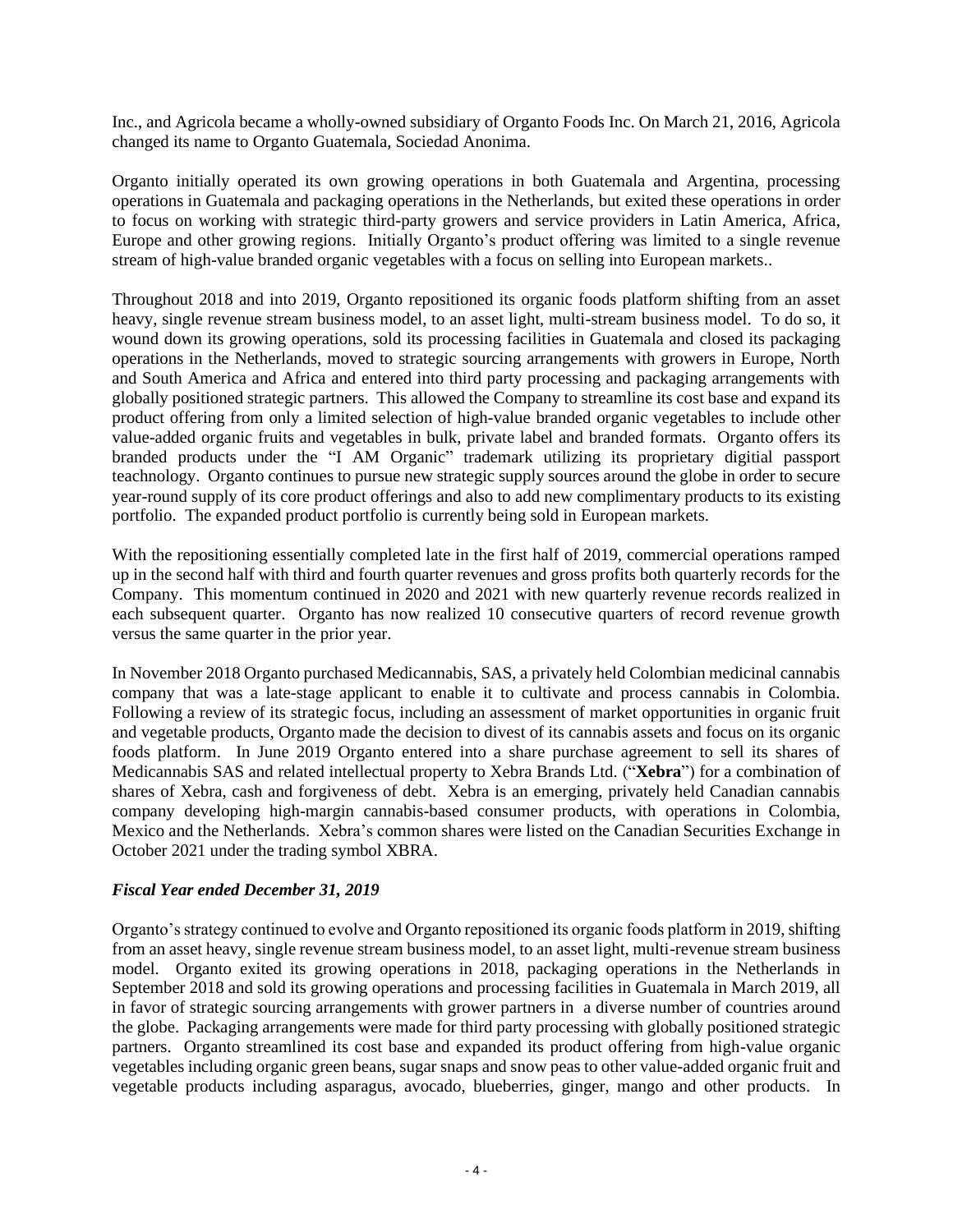addition, Organto continued to develop new strategic supply sources around the globe in order to ensure year-round supply of its core products and also to add new complimentary products to its portfolio.

With the repositioning essentially completed late in the first half of 2019, commercial operations ramped up in the second half with third and fourth quarter revenues and gross profits both quarterly records for the Company. All revenues were realized in European markets with sales to customers in the Netherlands, Belgium, United Kingdom, Germany, France, Spain, Russia, Sweden, Norway and Denmark with supply from both Latin America, Africa and Europe.

In June 2019 Organto entered into a share purchase agreement to sell its shares of Medicannabis and related intellectual property ("IP") consisting of licenses and seed and cultivar rights to Xebra for a combination of shares of Xebra, cash and forgiveness of debt. At the time, Xebra was an emerging, privately held Canadian cannabis company developing high-margin cannabis-based consumer products, with a major focus on cannabis-infused beverages and health and wellness products. Under the terms of the agreement, the Company, together with the former shareholders and certain advisers of Medicannabis received a total of 10,000,000 common shares of Xebra, with the Company receiving 7,124,630 common shares and the former shareholders and advisers of Medicannabis receiving 2,875,370 common shares. Upon receipt of these Xebra shares the former shareholders and advisers of Medicannabis returned the 7,461,538 common shares of the Company previously issued as part of the acquisition of Medicannabis and these shares were cancelled. Organto received cash proceeds of \$321,000 in July 2019. In addition to the cash proceeds, promissory notes of \$600,000 due by the Company to Xebra were forgiven and Xebra assumed all outstanding debts and obligations of Medicannabis. The Company was also granted a right of first refusal ("**ROFR**") to distribute Xebra's cannabis products throughout Europe. No value was attributed to the ROFR given the uncertainty of when or if the Company can begin profitably distributing Xebra products in Europe. In December 2019 Organto completed the necessary documentation and concluded the sale. With the sale of the cannabis assets, Organto no longer has a cannabis operating division, and in 2021 sold its ROFR in order to further focus on its core organic foods platform.

Organto's net income in 2019 consisted of a loss from continuing operations of \$2,547,000 which was offset by income from discontinued operations of \$2,558,000. Medicannabis was sold on June 27, 2019 and the gain realized from its sale as well as its operating results were reported as discontinued operations.

Revenues for the year ended December 31, 2019 were \$3,712,000 versus prior year revenues of \$1,537,000, an increase of approximately 142%. During the same period, Organto realized a gross profit of \$220,000 as compared to a gross loss of \$585,000 during the same period last year. These results were indicative of the progress made in repositioning Organto's business from an asset-heavy to asset-light business model. While revenues for the first half of 2019 grew versus the first half of 2018, they were well-below expectation primarily due to the aforementioned business repositioning, and also due to quality and supply challenges experienced with the organic avocado program. This led to limited avocado revenues in these quarters while the Company worked to re-establish supply. Other product revenues were also impacted as company resources were diverted to deal with the avocado program issues and due to lower demand on certain products as a result of local seasonal supply being available in key markets. In the third and fourth quarters of 2019, with an expanded line up of products and streamlined organization structure, Organto realized record revenues and a significant improvement in its gross profits.

Under the terms of the Medicannabis sales agreement, Organto, together with the former shareholders and certain advisers of Medicannabis received a total of 10,000,000 common shares of Xebra, with Organto receiving 7,124,630 common shares and the former shareholders and advisers of Medicannabis receiving 2,875,370 common shares. Upon receipt of these Xebra shares the former shareholders and advisers of Medicannabis returned the 7,461,538 common shares of Organto previously issued as part of the acquisition of Medicannabis and these shares were cancelled. Xebra began financing efforts in the fourth quarter of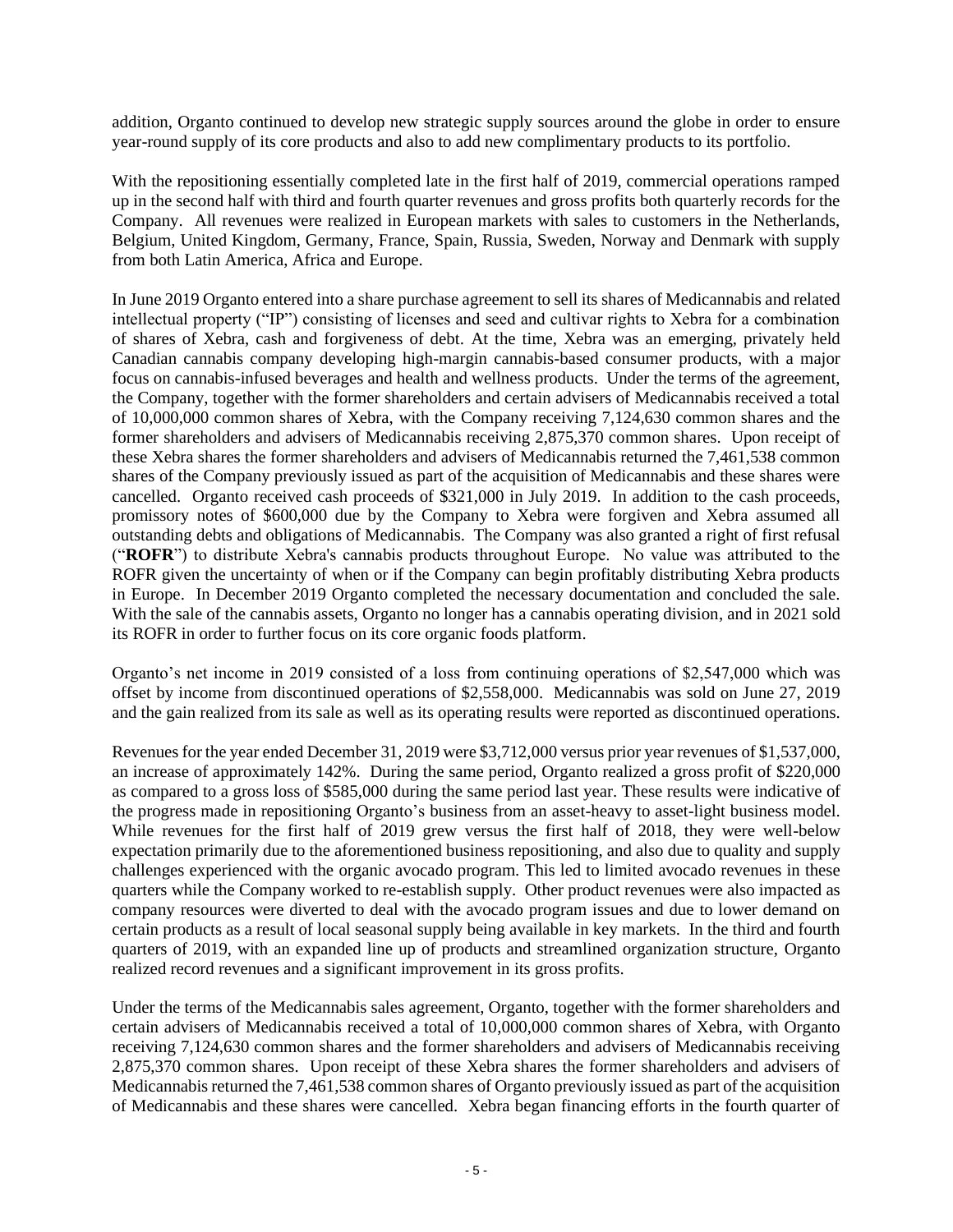2019 and closed numerous tranches of a \$0.30 financing between November 2019 and early 2020. As a result, Organto estimated the fair value of the Xebra shares at CDN\$0.30 per share at December 31, 2019.

In addition to the 7,124,630 Xebra shares, Organto received cash proceeds of \$321,000 from Xebra in 2019 and promissory notes of \$600,000 due by Organto to Xebra were forgiven and Xebra assumed all outstanding debts and obligations of Medicannabis.

During 2019 the Company received \$585,000 in short term loans from a number of parties including officers and directors. Of these loans, \$419,000 were secured by a portion of the Company's investment securities and had an interest rate of 12% for a term of six months. The other loans were interest free, unsecured and have no fixed terms of repayment. During 2019 the Company repaid \$94,000 of the interest free loans.

The Company signed promissory notes payable to Xebra for cash proceeds of \$114,000 in the first quarter of 2019. In the second quarter of 2019, the Company signed promissory notes payable to Xebra totaling \$486,000 in exchange for cash proceeds of \$397,000 and for Xebra making payments of \$13,000 directly to suppliers on behalf of Organto. These notes were non-interest bearing and due on demand any time after May 7, 2019. Immediately prior to the sale of Medicannabis, \$55,000 of the short-term loans from the directors noted above and \$21,000 of expense reimbursements due to these directors were assumed by Xebra and then included in the \$600,000 of promissory notes forgiven by Xebra.

In January 2019 Organto established a revolving line of credit with a Mexican bank for up to US\$500,000. Interest was payable monthly at 12% on funds borrowed and a one-time fee of US\$5,000 was paid to establish this facility. During 2019 Organto borrowed US\$1,000,000 and repaid US\$500,000 under this facility.

Cash used in operating activities for the year ended December 31, 2019 was \$1,881,000, of which \$1,511,000 was used in continuing operations and \$370,000 was used in discontinued operations. Cash used in operations consisted of cash used to fund the loss for the period and the impact of non-cash items and changes in non-cash working capital.

#### *Fiscal Year ended December 31, 2020*

Organto's sales continued to grow in 2020 as it expanded its supply sources and customer base in response to growing demand for fresh organic fruit and vegetable products. Organto had sales in 13 countries in Europe, with product sourced from four continents including Europe, North and South America, and Africa. Organto continued to build an ethics-driven one-stop shop in fresh organic and specialty fruits and vegetables, and prepared for the rollout of its "I AM Organic" branded retail product offering in 2021.

Organto continued to realize record quarterly revenues. Fourth quarter revenues were \$4.9 million, an increase of over 200% versus the fourth quarter of the prior year. Third quarter revenues were \$2.7 million, an increase of over 40% versus the third quarter of 2019 and the first and second quarters of 2020 saw increases of 3,365% and 1,129% over their respective quarters in 2019.

In late 2020 Organto signed a letter of intent to acquire Fresh Organic Choice BV ("**FORC**"), a privately held Dutch corporation, representing the company's first acquisition under its multifaceted growth strategy. FORC provides a wide range of fresh-cut organic herbs, marketed under the Fresh Organic Choice brand and private label to customers throughout Europe. FORC employs a strategic asset-light business model, with sourcing from a diverse group of European and African sources. The acquisition was completed in January 2021.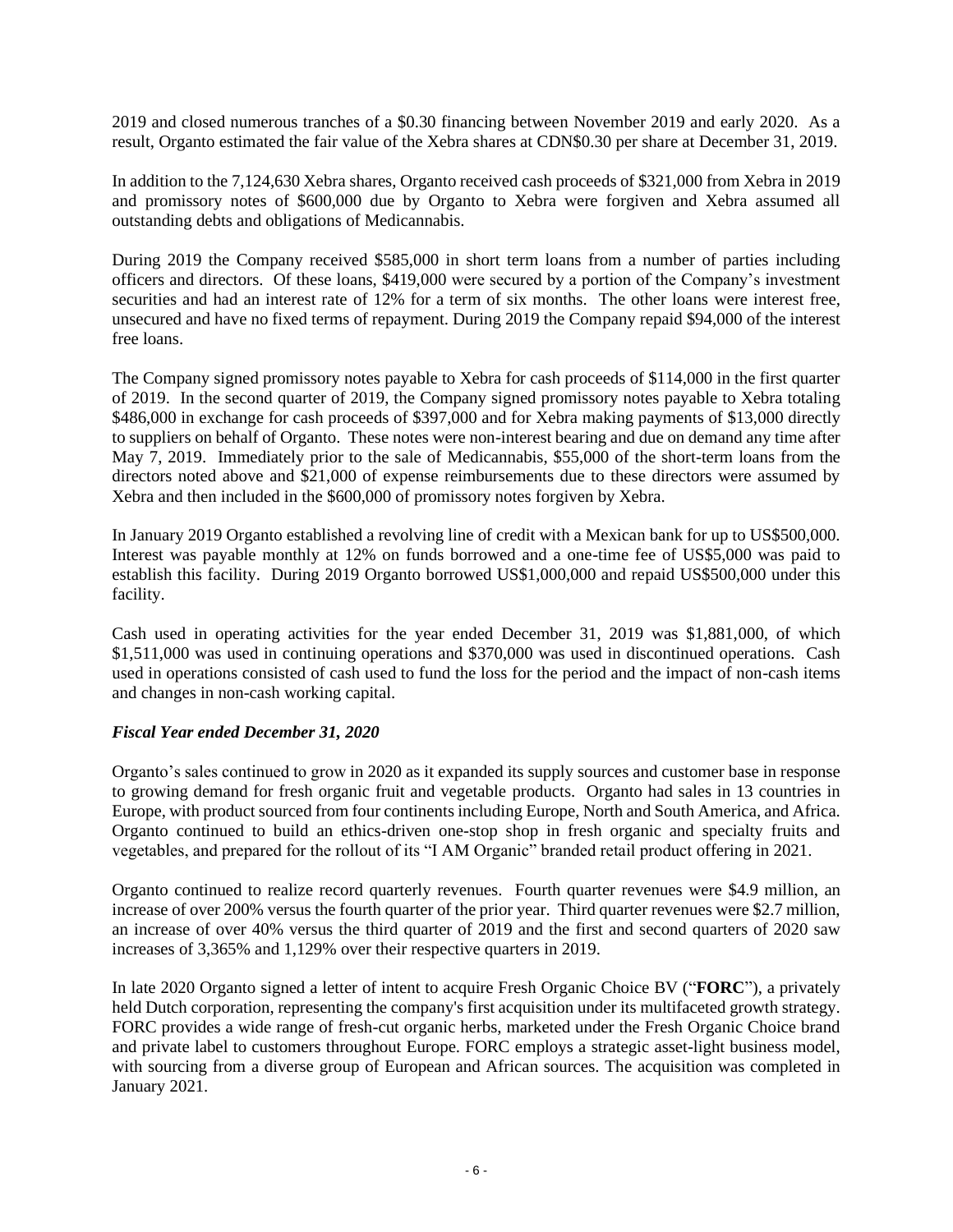Organto raised over \$5.6 million in 2020 from two private placements of convertible debentures and one private placement of common shares. Organto received an additional US\$500,000 in June 2020 when its revolving line of credit in Mexico was increased from US\$500,000 to US\$1,000,000. These borrowed amounts were repaid and a new credit facility of US\$750,000 was established in the fourth quarter. In the first part of 2020, Organto received proceeds of \$509,000 by issuing short-term loans and in the latter part of the year at total of \$777,000 of short-term loans was repaid. In addition, proceeds of \$465,000 were received from the exercise of warrants in the fourth quarter.

In 2020, a total of 78.6 million common shares were issued: 30.1 million from the private placement of common shares; 1.0 million in shares for debt settlements; 7.1 million on the exercise of warrants; and 40.4 million on the conversion of convertible debentures.

## *Fiscal Year ended December 31, 2021*

Organto's sales grew further in 2021 as it continued to expand its supply sources and customer base in response to growing demand for fresh organic fruits and vegetables. Organto had sales in 18 countries in Europe, with product sourced from five continents including Europe, North and South America, Africa and Asia. Organto continued to build an ethics-driven one-stop shop in fresh organic and specialty fruit and vegetable products, and launched its "I AM Organic" branded retail product offering early in the fourth quarter.

Organto continued to realize record quarterly revenues. Fourth quarter revenues were \$5.1 million, an increase of 3% versus the fourth quarter of the prior year. Third quarter revenues were \$4.3 million, an increase of 57% versus the third quarter of 2020 and the first and second quarters of 2021 saw increases of 196% and 148% over their respective quarters in 2020. For fiscal 2021, consolidated revenues increased 71% versus 2020.

In January 2021 Organto closed its acquisition of FORC, representing the company's first acquisition under its multifaceted growth strategy.

In November 2021 Organto acquired Beeorganic BV ("**Beeorganic**"), a privately held Dutch corporation. Beeorganic is a year-round provider of fresh fair-trade organic bananas with sales in the Netherlands, Belgium and France. Beeorganic offers a differentiated product offering, combining specific product size specifications with a unique ripening process to deliver great-tasting products to its customers. Similar to Organto, Beeorganic operates an asset-light business model, with its products sourced primarily from strategic Caribbean-based grower partners.

Also in November 2021 Organto acquired the operating assets, including customer and supplier relationships and certain trademark applications, of ZMS BV, a privately held Dutch corporation controlled by Rients van der Wal, Organto's co-CEO and another senior member of Organto's European management team. ZMS sells non-GMO (genetically modified organism) and organic raspberries, snow peas, sugar snaps and fine green beans, sourced from a number of African-based growing regions to a variety of European customers.

In June 2021 Organto sold the Medicannabis ROFR back to Xebra for 200,000 shares of Xebra. Organto valued these shares at \$0.17 which was an estimate of their fair value and recorded a gain of \$34,000. In December 2021 Organto sold just over half of their shares of Xebra for proceeds of \$459,000 and a realized loss of \$141,000. The sale of the shares of Xebra aligned with Organto's strategy to focus on its core organic foods platform.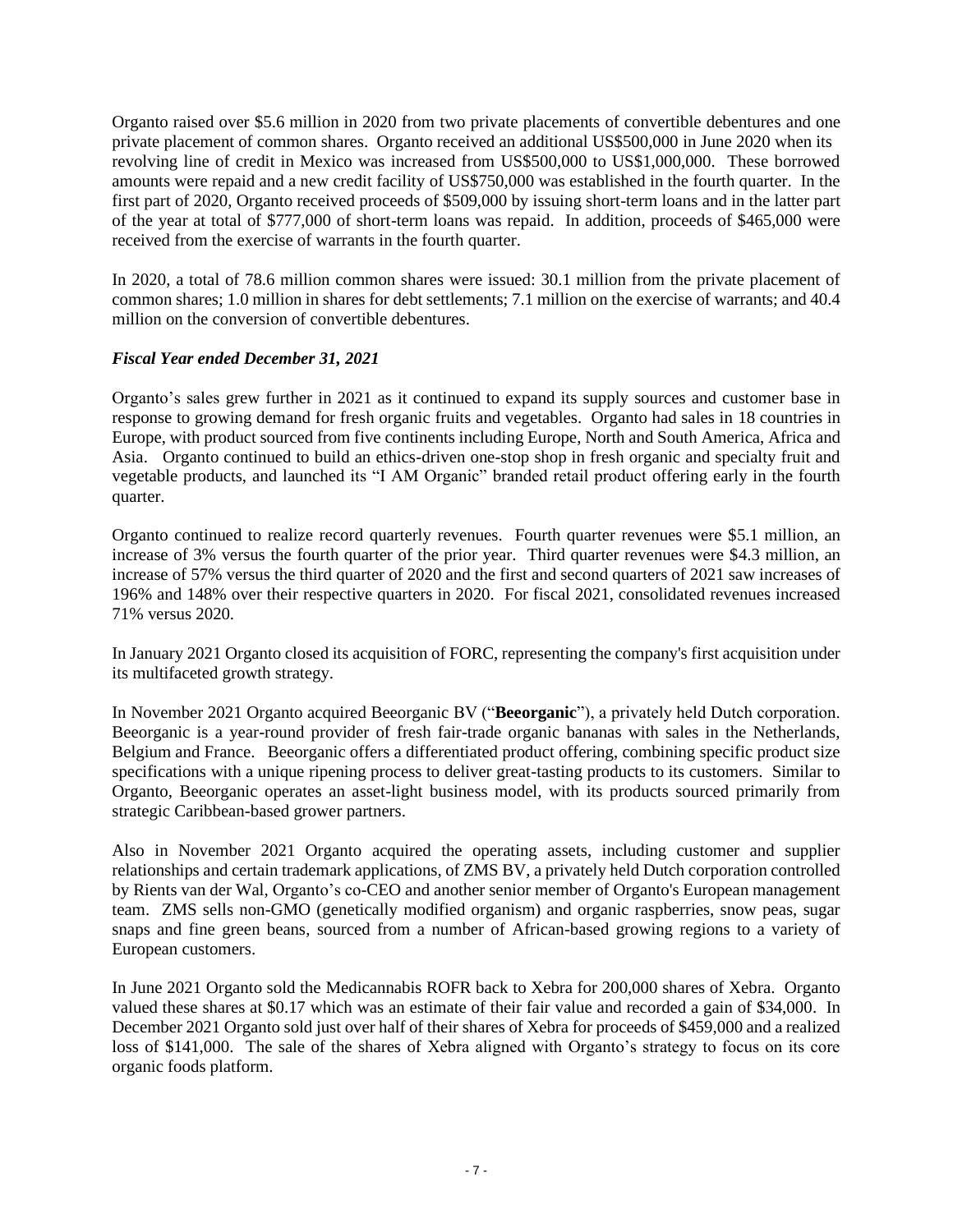Organto raised over \$13 million in net proceeds in 2021 from the private placement of common shares and the public offering of convertible debentures. Organto also received approximately \$1.2 million from the exercise of warrants and \$55,000 from the exercise of stock options. Organto repaid the remaining \$296,000 of short term loans and paid \$246,000 in interest to holders of its debentures and short term loans.

During 2021 a total of 39.6 million common shares were issued: 18.6 million from the private placement; 0.5 million on the exercise of stock options; 11.7 million on the exercise of warrants; 6.1 million on the conversion of convertible debentures; 0.8 million as part of the consideration paid for the acquisition of Fresh Organic Choice; and 2.0 million as payment of a 2020 signing bonus to certain officers. In January 2021 the Company completed the documentation related to the 2019 sale of the Company's former processing assets located in Guatemala and 5.9 million common shares were cancelled. Part of the proceeds from the sale of these processing assets included the cancellation and return to treasury of these common shares to the Company.

## **Significant Acquisitions**

In January 2021 Organto acquired 100 per cent of the outstanding shares of Fresh Organic Choice BV, a privately held Dutch corporation. Fresh Organic Choice is a provider of a full range of year-round freshcut organic herbs utilizing an asset-light business model, marketed under the Fresh Organic Choice brand and in private label formats, with sales throughout Europe. Fresh Organic Choice's fresh-cut packaged herbs portfolio includes mint, oregano, basil, chives, parsley, dill, thyme, rosemary, sage, tarragon and others, which are sold in a wide range of branded package formats. Product is sourced primarily from strategic local growers in the Netherlands, Germany, Spain, Italy, Germany and Portugal. Fresh Organic Choice had annualized revenues of approximately \$2 million prior to the acquisition, with strong growth projected in the future. The acquisition of Fresh Organic Choice is expected to be both gross margin and EBITDA accretive (earnings before interest, taxes, depreciation and amortization) to Organto. Purchase consideration includes the payment of 150,000 euros in cash, the issuance of 839,570 common shares of Organto and an earn-out to the former owner of up to 100,000 euros based on pre-established growth targets to be attained over the three years following the acqusitstion. The common shares are subject to escrow provisions and will become freely tradable in equal amounts over three years.

In November 2021 Organto acquired 100% of the outstanding shares of Beeorganic BV, a privately held Dutch corporation. Beeorganic is a year-round provider of fresh fair-trade organic bananas with sales in the Netherlands, Belgium and France. Beeorganic offers a differentiated product offering, combining specific product size specifications with a unique ripening process to deliver great-tasting products to its customers. Similar to Organto, Beeorganic operates an asset-light business model, with its products sourced primarily from strategic Caribbean-based grower partners. One of the founders of Beeorganic has joined Organto and is leading the Company's organic banana portfolio, leveraging Organto's existing resources and value-added marketing platform. Purchase consideration included the payment of 600,000 euros in cash, the issuance of 1,579,670 common shares of Organto and an earn out of up to 150,000 euros based on pre-established growth targets to be met over a three-year period. The common shares issued are subject to escrow provisions and become freely tradable in equal amounts over three years following the acquisition.

In November 2021 Organto acquired the operating assets, including customer and supplier relationships and certain trademark applications, of ZMS BV, a privately held Dutch corporation controlled by Organto's co-CEO and another senior member of Organto's European management team. ZMS sells non-GMO (genetically modified organism) and organic raspberries, snow peas, sugar snaps and fine green beans sourced from a number of African-based growing regions to a variety of European customers. Purchase consideration was made up of the issuance of 1,645,643 common shares of Organto which are subject to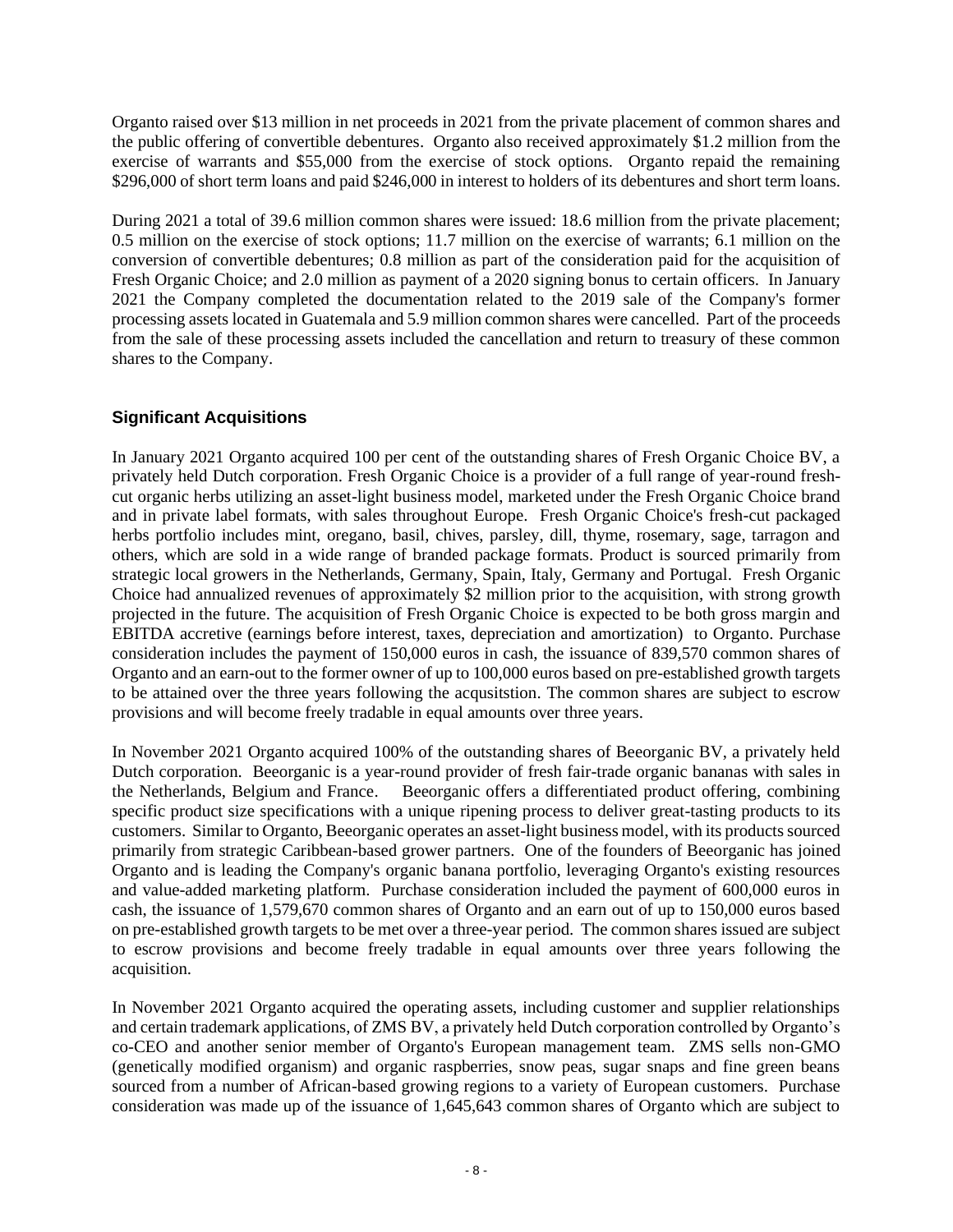escrow provisions and will become freely tradable in equal amounts over the three years following acquisition.

Organto has not filed a Form 51-102F4 on SEDAR for any of the three acquisitions mentioned above as it is not required to do so under Part 8 of National Instrument 51-102 – *Continuous Disclosure Obligations*.

## **DESCRIPTION OF THE BUSINESS**

#### **General**

Organto is engaged in the sourcing, processing, packaging, distribution and marketing of fresh organic and value-added fruit and vegetable products.

Sales of individual products vary from year to year based primarily on available supply. Sales for the two most recently completed financial years were:

|              | 2021       |               | 2020       |               |
|--------------|------------|---------------|------------|---------------|
|              | \$         | $\frac{6}{9}$ | \$         | $\frac{6}{6}$ |
| Avocado      | 9,170,000  | 47            | 6,992,000  | 61            |
| <b>Herbs</b> | 3,041,000  | 16            |            |               |
| Ginger       | 2,219,000  | 11            | 1,194,000  | 10            |
| Asparagus    | 1,106,000  | 6             | 1,449,000  | 13            |
| Mango        | 811,000    | 4             | 349,000    | 3             |
| Other        | 3,172,000  | 16            | 1,464,000  | 13            |
|              | 19,519,000 | 100           | 11,448,000 | 100           |

Sales in 2021 and 2020 were made to retailers and distributors and were sold as either distributed bulk products, as private label retailer brands or under the Company's "I AM Organic" brand. The Company's "I AM Organic" brand was launched at the beginning of the fourth quarter of 2021 to test markets in the retail, on-line retail and convenience channels.

#### *Production and Services*

The food products sold by Organto are sourced from strategic growers throughout the world. In order to ensure year-round supply and avoid localized production difficulties, products are sourced from multiple sources in different regions. This also reduces Organto's reliance on specific suppliers. Products are shipped from the growing regions to Organto's processing partners in Europe where they are inspected for quality, repackaged as required and then forwarded to Organto's customers. Any products sold under Organto's brand are processed and specially packaged by processing partners before being sent to a broad range of customers.

#### *Specialized Skill and Knowledge*

Organto requires specialized skill and knowledge to conduct its operations. In order to be successful in the organic foods industry, Organto requires its personnel to possess a very high level of product knowledge, technological sophistication and industry experience. The officers and directors of Organto are industry professionals and Organto continues to add significant food industry experience and depth to its operations and management teams as well as to its Board of directors as it executes on its business and strategic growth plan and to govern and support the organization.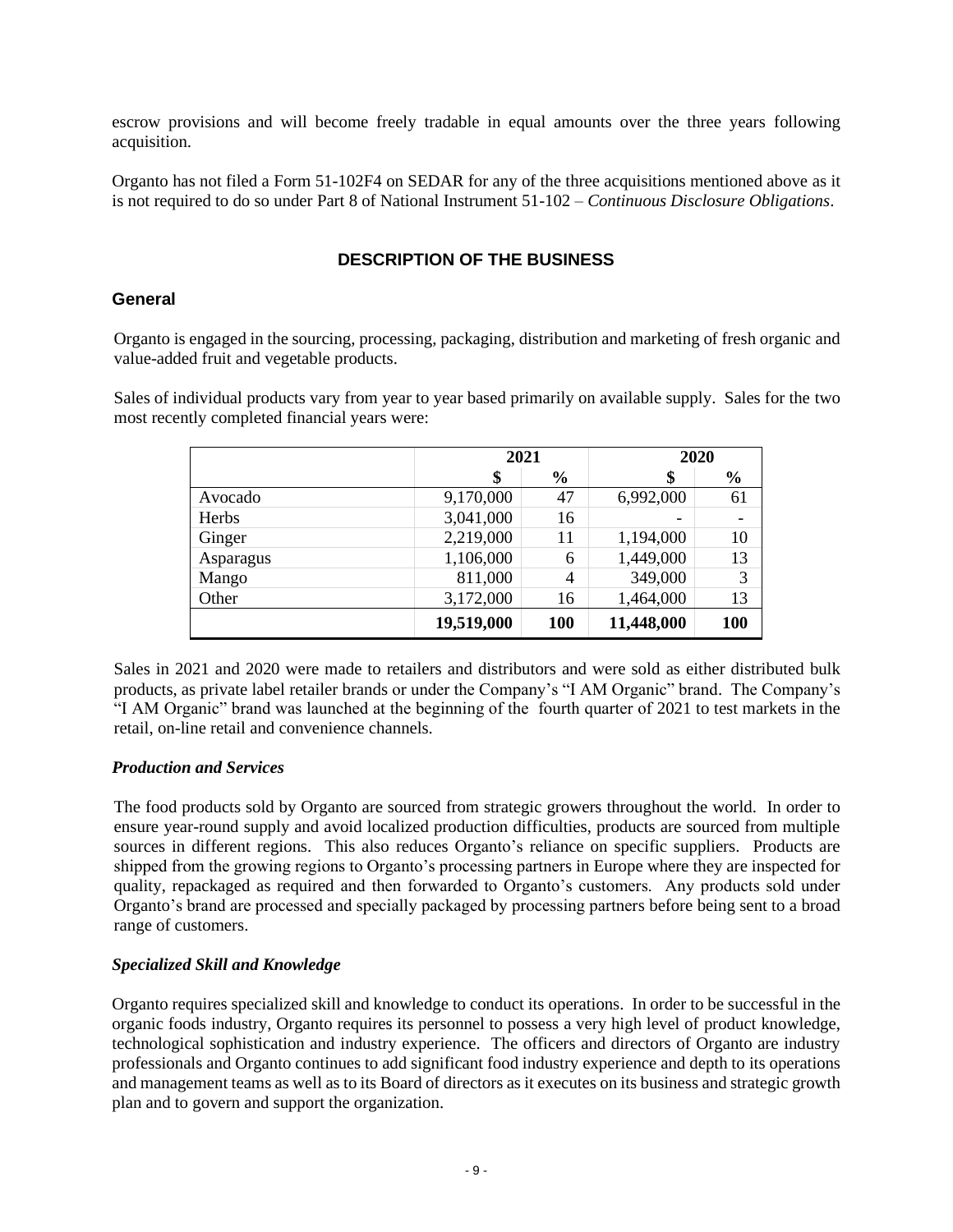## *Competitive Conditions*

The strong growth in the sale of organic foods is being driven by consumer focus on health and wellness, together with the demand for transparent and sustainably produced foods. Fruits and vegetables are the largest and fastest growing organic foods category with 55% of consumers believing that organic produce is healthier and 32% of consumers believing organic produce tastes better.

Organto's sales are concentrated in the European market. The size of the European market is 447.5 million people who spend an average of €24 per year on organic fruits and vegetables and is worth \$16.5 billion. This market is currently made up of mainstream products worth \$14 billion and specialty products worth \$2.5 billion. These categories are expected to continue to grow, due to both the effect of the COVID-19 pandemic increasing demand in healthy eating choices and the European Union's Green Deal plan.

Under the Green Deal plan, the European Union hopes to stimulate organic farming in the European Union, which is believed to hold great potential for farmers and consumers alike. The benefits of organic farming are associated with its positive impact on the biodiversity and higher returns for the farmers, combined with growing interest from the consumers who recognise its value. The European Union has set a target to have at least 25% of European agricultural land under organic farming by 2030, aims to stimulate supply and demand of organic products and ensure consumer's trust through promotion activities and green public procurement.

The Green Deal is organised around three key strategies: to stimulate demand for organic products while maintaining consumer trust; to encourage the increase of organic farming area in production in the EU, and finally, to enhance the role of organic production in the fight against climate change, including sustainable resource management and the protection of biodiversity.

As an experienced and established provider of organic fruit and vegetable products, Organto believes it is well positioned to capitalize on the increased demand for organic products being promoted by the European Union and that it will be an attractive partner to European growers looking to market their new or expanded organic production and retailers looking to expand their organic product offering.

#### *New Products*

After successful trials with select retailers, Organto expects it will expand sales of its "I AM Organic" branded products to retailers throughout Europe and beyond. In addition, Organto expects to continue to add new organic fruit and vegetable product offerings to its product portfolio as supply sources are expanded around the globe. In addition to new sources of supply, Organto intends to expand its product portfolio by adding further value-added product offerings leveraging its sourcing and supply capabilities.

#### *Components*

Organto's products are sourced from located around the world. While sales volumes and values of individual products vary from year to year based on available supply, by sourcing from different geographic regions, supply difficulties concentrated in one region may be mitigated by sourcing from a different region. By having supply agreements with multiple growers, disruptions to overall supply can be minimized as other growers are available to fill the void created if a grower is experiencing difficulties supplying products to Organto.

The selling prices of Organto's distributed (bulk) products are determined by market conditions at the time of sale. Growers are aware of the ultimate selling price of their products through this channel and consider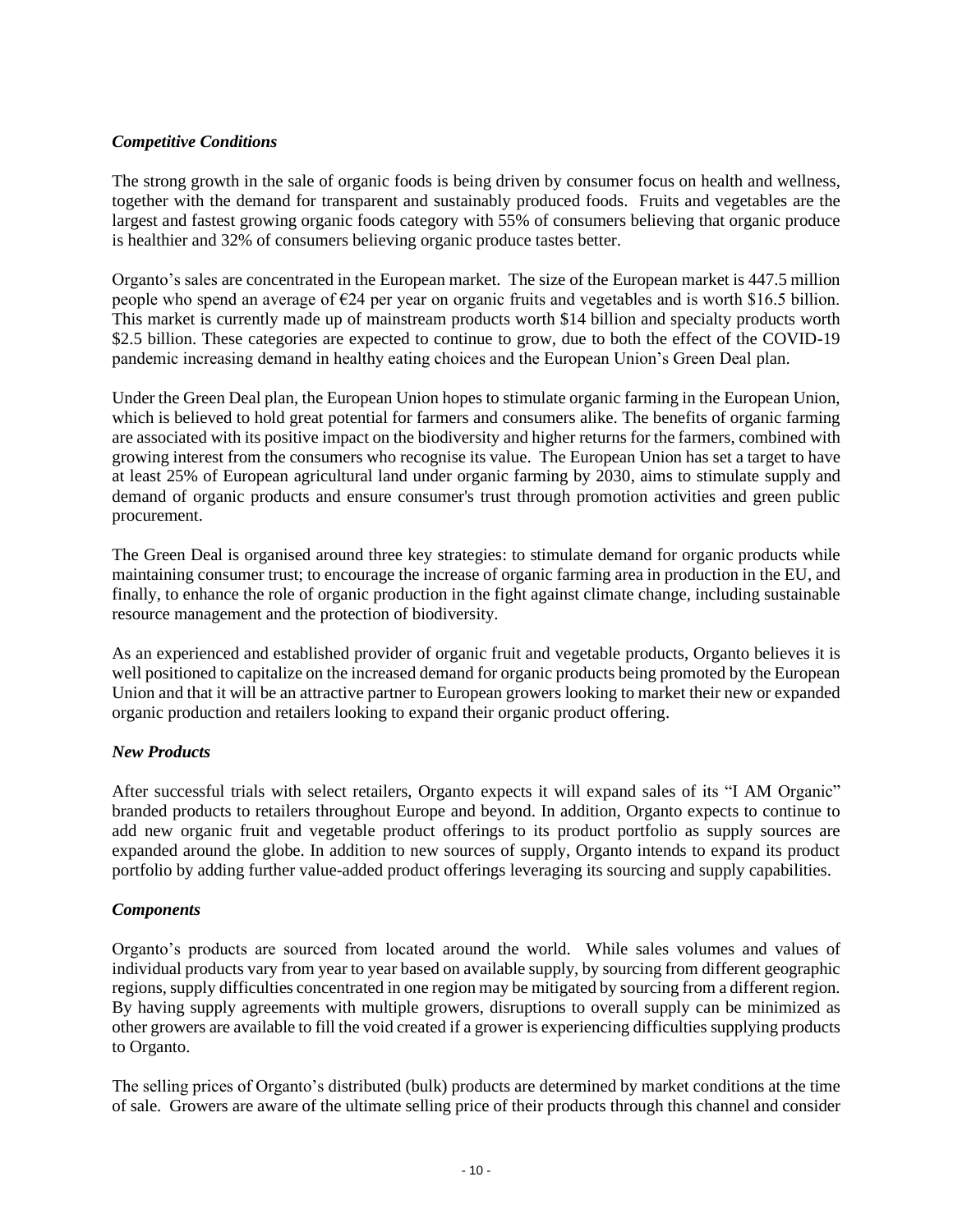this when doing business with Organto. The risk to Organto from selling a product is mitigated by analysing market pricing and supply trends. If this analysis proves unfavourable to Organto, that product is not purchased or volumes are reduced. Organto does not have material agreements with growers that force Organto to purchase minimum quantities for distributed products. In certain circumstances the reward from selling distributed products is shared with the grower as the cost to Organto of some products is dependent on the final sales value realized for these products.

The selling prices for Organto's private label and branded products are determined by assessing a variety of factors including the incremental commercial value versus distributed (bulk) products, margin expectations of retailers and the cost to get the product to market. Organto will commit to selling prices for a period of time based on expected costs from growers and logistics providers during that period.

## *Intangible Properties*

Organto holds trademarks for its "I AM Organic" brand of products in Europe and has applied for registration in a number of other regions.

## *Cycles*

The production of organic fruits and vegetables can be cyclical depending on its growing characteristics. Seasonal availability of products is mitigated by sourcing these products from multiple growers in different parts of the world. While consumption of organic fruits and vegetables by consumers is fairly consistent throughout the year, holiday seasons such as Christmas, Easter and Thanksgiving normally have a positive impact ono volumes consumed. In addition, local supplies of certain organic fruits and vegetables will negatively impact demand for imported alternatives during the local supply seasons. This primarily impacts Organto's business in the European summer season – June through August.

#### *Economic Dependence*

Organto currently sells to over 150 active customers in 18 countries in Europe and is not dependent on doing business with any one customer. Organto sources its products from suppliers around the globe and does not believe it is dependent on the supply of any product from any one supplier.

## *Changes to Contracts*

Organto is not a party to any contract or agreement which if cancelled or materially changed, would have a significant impact on Organto's business.

#### *Environmental Protection*

The supply of Organto's organic products is not expected to be impacted by any environmental protection requirements placed upon its grower partners and Organto is not aware of any existing or proposed requirements at this time that could impact the growing of conventional and transitioning products.

#### *Employees*

Organto has 35 full- and part-time employees in Europe, Latin America and Canada, and also uses consultants or contract personnel to perform various in order to minimize Organto's costs.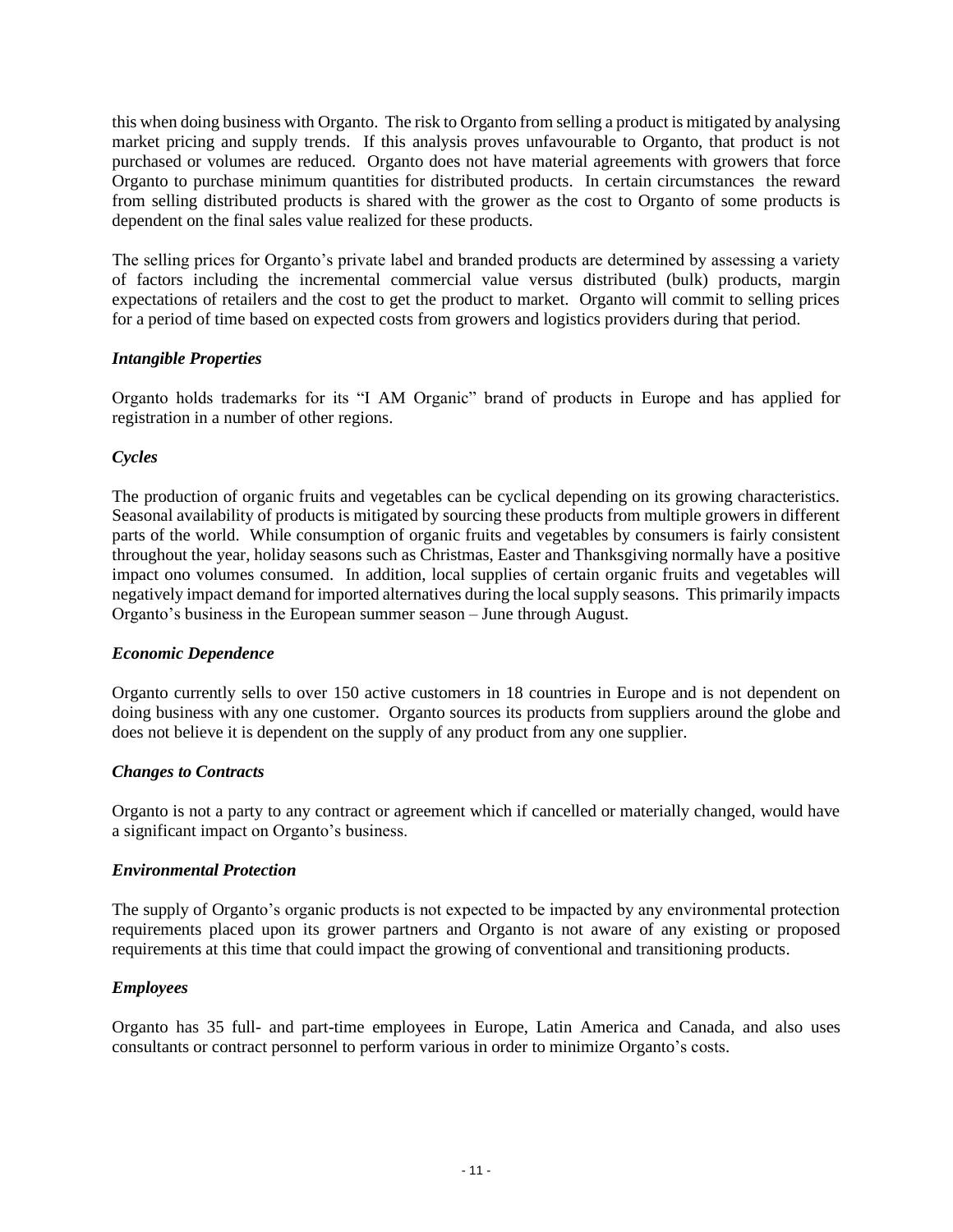## *Foreign Operations*

Organto's operations are currently centered in Europe and carried out by Organto Europe BV, Fresh Organic Choice and Beeorganic, all of which are 100% owned subsidiaries of Organto. Staff in Europe are responsible for the purchase and sale of Organto's products with some assistance with sourcing of products from staff in other regions.

## **Social or Environmental Policies**

Organto is an innovative, fast growing global provider of fresh organic fruit and vegetable products focused on serving socially responsible and health-conscious consumer markets around the globe. Organto leverages its in-depth markets knowledge and supply chain expertise to link growers to markets to ensure year-round supply of organic fruit and vegetable products that can be traced back to the source.

Organto offers a wide range of branded "I AM Organic" products, concepts and tailor-made private label propositions to meet these needs via an integrated asset light model with diverse sourcing, logistics, processing, marketing and distribution capabilities. Organto works hand in hand with its valued strategic growers and supply chain partners to control and monitor each step in the process, delivering quality product with transparency to its valued customers.

Organto uses geographically diverse growing regions including Europe, North and South America, Africa and Asia with the goal of providing reliable year-round supply of key products categories.

Organto believes its asset-light business model best leverages its expertise and provides for exceptional flexibility and scalability. Together with its strategic growers and supply chain partners Organto brings healthy and organic fruit and vegetable products to its valued customers.

## **Risk Factors**

Organto's business, operations and financial condition are subject to various risks and uncertainties. Prior to making an investment decision, investors should consider the risks and uncertainties set out below and those described elsewhere in this document, which are in addition to the usual risks associated with an investment in a business engaged in the global production and distribution of fruit and vegetable products. We believe the risks set out below to be the most significant to potential investors, but do not represent all of the risks associated with an investment in securities of our Company. If any of the identified risks materialize or other additional risks and uncertainties of which we are currently unaware materialize, our assets, liabilities, financial condition, results of operations (including future results of operations), business and business prospects are likely to be materially and adversely affected. These risk factors should be read in conjunction with other information in this report and in other documents that we file from time to time.

## **Risks Related to Our Business**

## *We have limited operating history and may incur further losses until our operating platform achieves scale.*

We began business in late 2015 and since that time we have built out our operating platform and generated approximately \$40.6 million in revenues and operating losses of approximately \$34.6 million. We are subject to many of the risks common to early-stage enterprises, including costs associated with building out an operating platform prior to volumes and margins coming to scale, undercapitalization, cash shortages,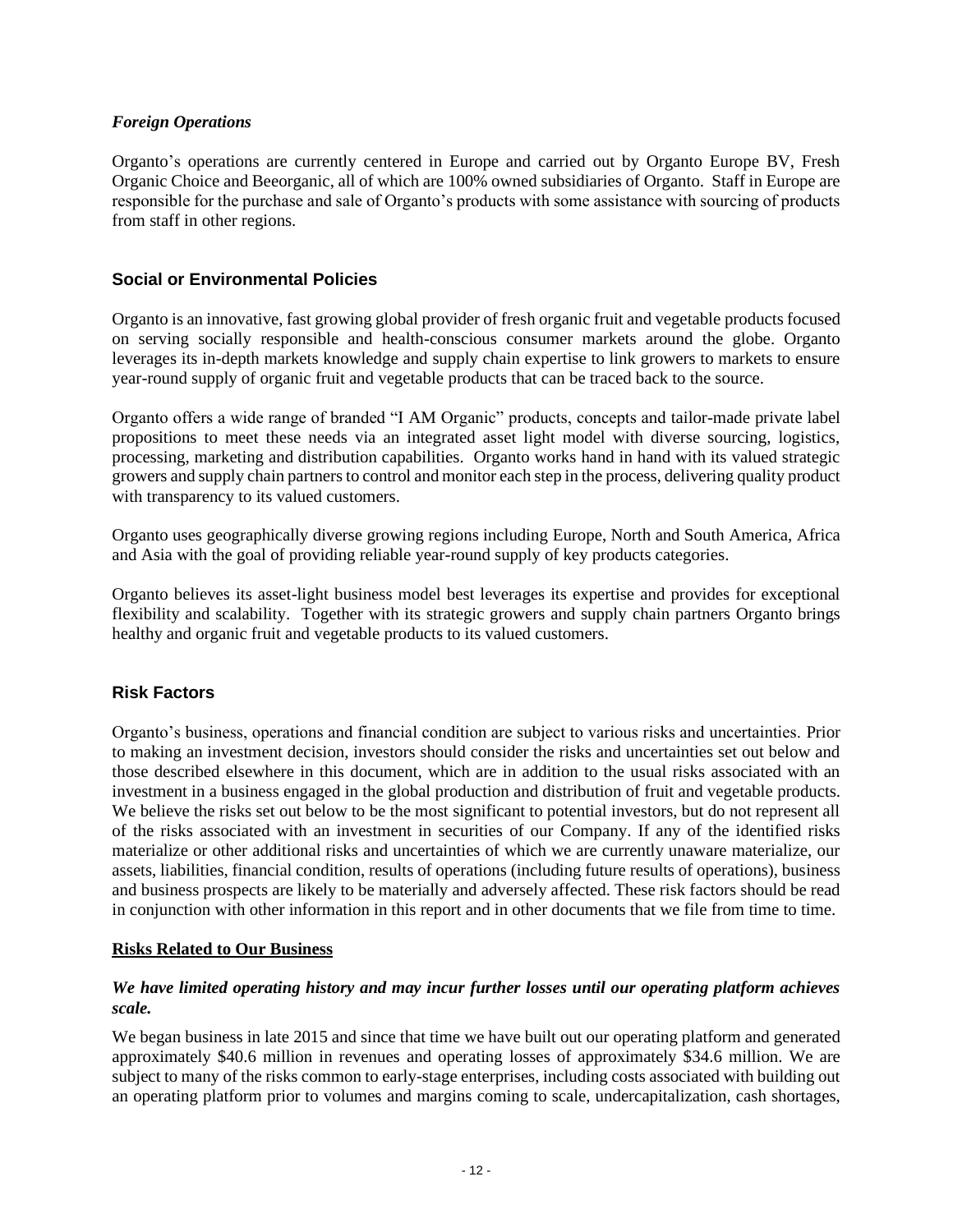and limitations with respect to personnel, financial, and other resources. There is no assurance that we will be successful in establishing a long-term customer base, that consumers will continue to purchase our products, that our branded product launches will be successful, or that we will be able to generate revenues and margins sufficient to cover our operating costs. Our ability to achieve a return on shareholders' investment and the likelihood of its success must be considered in light of the company's early stage of operations.

There is risk in our ability to continue as a going concern due to losses incurred as we have built out our operating platform combined with risk in our working capital position and our accumulated deficit, all of which could impact our ability to continue operations.

Our independent auditors have added an explanatory paragraph to their audit opinion issued in connection with our financial statements for the years ended December 31, 2021, 2020, 2019, 2018, 2017, 2016 and 2015 with respect to our ability to continue as a going concern. While we believe that with the financing completed in late 2021 we are well positioned to execute our business plan for the coming year, additional financing may be required to may be required in order to continue operations.

## *We may not be able to secure financing required to meet future capital needs to continue operations.*

If we experience unforeseen difficulties in carrying out business, we may require additional capital to fulfill our contractual obligations and continue development of our product offerings and global operating platform, through either equity or debt financing. Due to business specific or general economic conditions, we may be unable to secure debt or equity financing on terms acceptable to the Company, or at all, at the time when we need such funding. Our inability to raise additional funds on a timely basis would make it difficult to achieve our business objectives and would have a negative impact on our business, financial condition and results of operations.

#### *Additional financing may dilute common shareholders or place restrictions on our operations.*

If we raise funds by issuing additional equity or convertible debt securities, the ownership percentages of existing stockholders would be reduced, and the securities that we issue may have rights, preferences or privileges senior to those of the holders of our common stock or may be issued at a discount to the market price of our common stock which would result in dilution to our existing stockholders. If we raise additional funds by issuing debt, the Company may be subject to debt covenants, which could place limitations on our operations including our ability to declare and pay dividends.

## *We operate in a competitive global food industry and the actions of competitors could impact revenues and profitability.*

The agricultural produce industry is intensely competitive in all of its phases. We compete with other companies, some of whom have greater financial resources, larger facilities, more capacity, higher staffing levels, greater economies of scale, pricing advantages, longer operating histories and more established market presences. We may have little or no control over some or all of these competitive factors. If we are unable to effectively respond to these competitive factors, or if the competition in our product markets results in price reductions or decreased demand for our products, our business, results of operations and financial condition may be materially impacted.

We are focusing our business on the procurement packing, distribution and marketing of value-added and branded fresh organic fruit and vegetable products grown in strategic geographies that will provide us with year-round supply capabilities. As a result of changing consumer preferences and awareness, we believe there is increased demand for organic produce over conventional produce which we believe will be positive for us. Even so, we expect to face competition from new entrants to the organic produce market wanting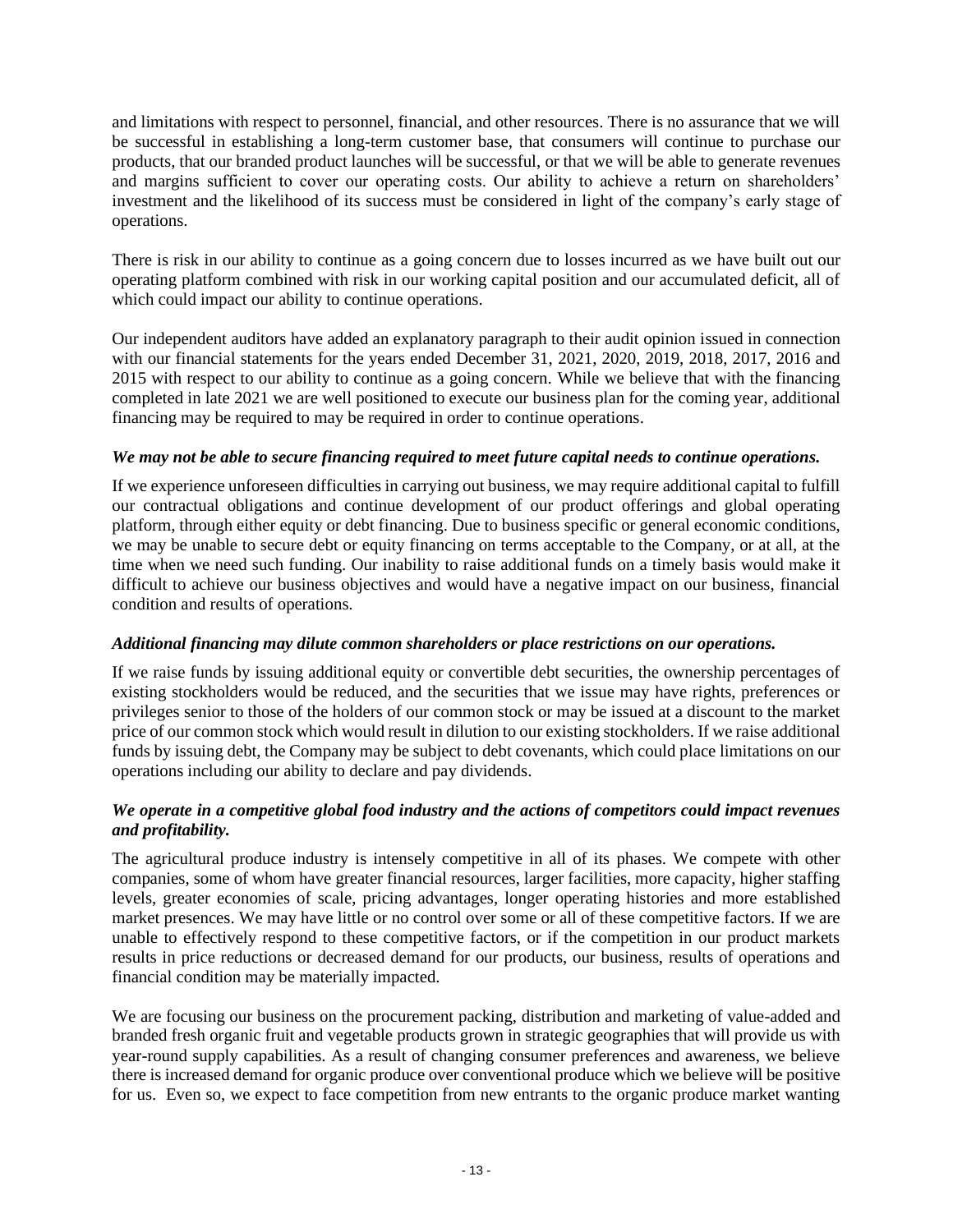to participate in this growing category. Our ability to remain competitive will depend to a great extent on our ability to grow our customer base, build our brand, maintain competitive pricing levels, attract strategic third-party growers to cost-effectively supply our operations, manage transportation and delivery logistics, and effectively market our products to our customers. There can be no assurance that we will have sufficient resources to compete successfully with our current or future competitors in these areas, which could have a material adverse effect on our business plan and results of operations.

## *We must attract and retain key personnel and professionals to achieve our business objectives.*

Our success will be largely dependent upon the performance of our management, key employees and professionals. We must compete with other companies both within and outside the food industry to recruit and retain competent employees and contract resources. If we cannot attract and maintain qualified resources to meet our business needs, this could have a material adverse effect on our business. In addition, the Company does not have key man insurance policies and therefore there is a risk that the death or departure of any existing member of management or any key employee or professional could also have a material adverse effect on the Company.

## *Our customers generally are not obligated to continue purchasing products from us.*

Many of our customers buy from us under purchase orders, and we generally do not have long-term agreements with or commitments from these customers for the purchase of our products. We cannot provide assurance that our customers will maintain or increase their sales volumes or orders for the products supplied by us or that we will be able to maintain or add to our existing customer base. Decreases in our customers' sales volumes or orders for products supplied by us may have a material adverse effect on our business, financial condition or results of operations.

## *Consumer food preferences are difficult to predict and may change.*

Our success depends, in part, on our ability and our customers' ability to offer products that anticipate the tastes and dietary habits of consumers and appeal to their preferences on a timely and affordable basis. A significant shift in consumer demand away from our products or a failure to maintain our current market position, could reduce our sales and harm our business. Consumer trends change based on a number of factors, including nutritional values, a change in consumer preferences or general economic conditions. Additionally, there is a growing focus among some consumers to buy local food products in an attempt to reduce the carbon footprint associated with transporting food products from longer distances, which could result in a decrease in the demand for food products that we import from remote growing regions and processing locations. Further, failures by us or our competitors to deliver quality products could erode consumer trust in the organic certification of foods. These changes could lead to, among other things, reduced demand and price decreases, which could have a material adverse effect on our business, financial condition or results of operations.

## *If we do not manage our supply chain effectively, our operating results may be adversely affected.*

Our supply chain is complex and subject to a number of risks. We do not directly operate our own growing and processing operations but instead rely on a number of third-party suppliers for the growing, processing, packaging and delivery of certain of our products. Our inability to effectively manage our supply chain could cause our operating costs to rise and our margins to fall. In addition, potential adverse weather conditions and natural disasters add another layer of risk to our supply chain. We must continuously monitor our inventory and product mix against forecasted demand or risk having inadequate supplies to meet customer demand as well as having too much inventory that could reach its expiration date. If we are unable to manage our supply chain efficiently and ensure that our products are available to meet customer demand, our operating costs could increase and our margins could fall.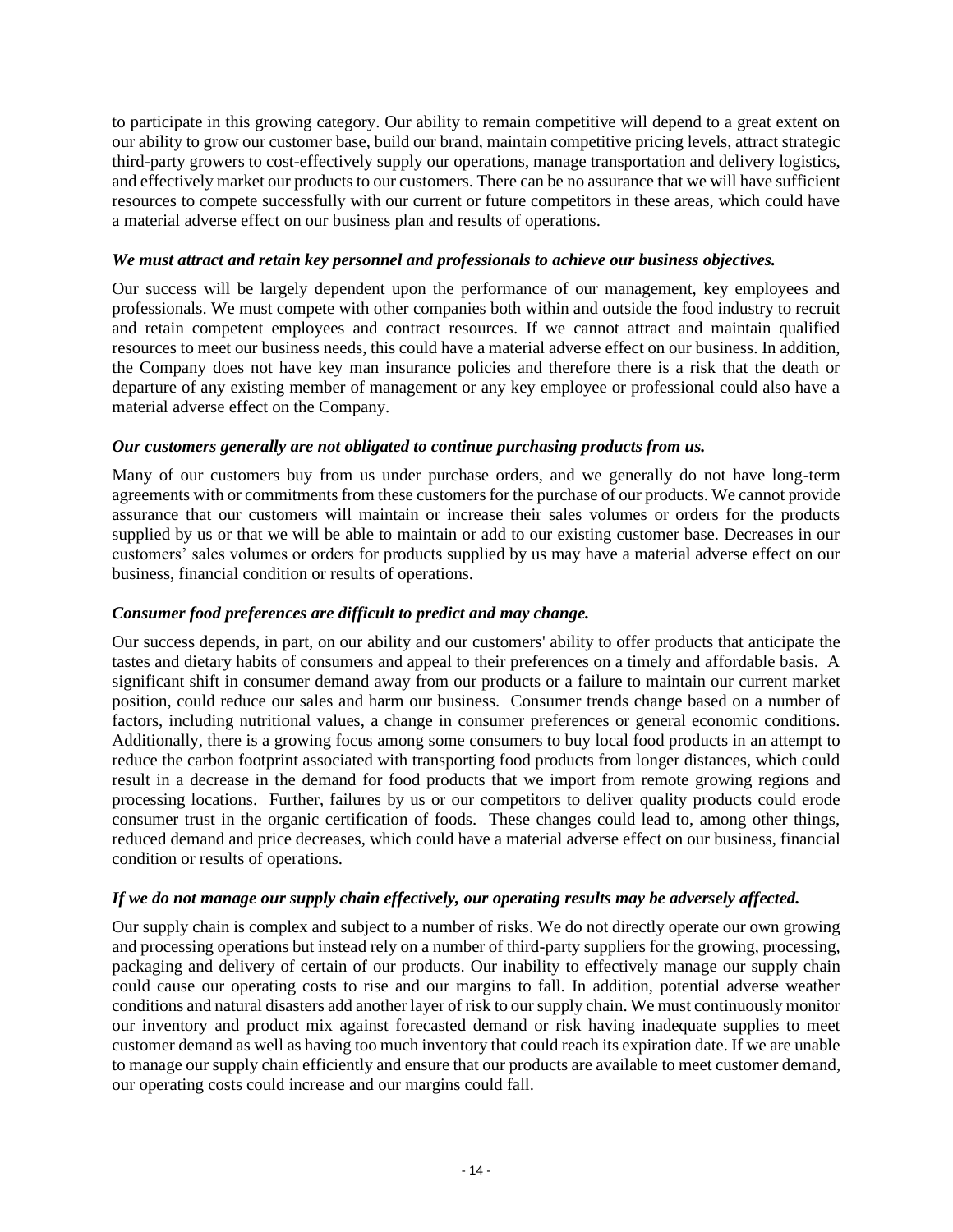#### *Adverse weather conditions and/or natural disasters could impact costs and availability of our products.*

Raw materials for our products are vulnerable to adverse weather conditions and natural disasters, including windstorms, hurricanes, earthquakes, floods, droughts, fires, and temperature and precipitation extremes, some of which are common but difficult to predict, as well as crop disease and infestation. Severe weather conditions may occur with higher frequency or may be less predictable in the future due to the effects of climate change. Unfavorable growing conditions could reduce both crop size and quality. In extreme cases, entire harvests may be lost in some geographic areas. Adverse weather conditions or natural disasters may adversely affect our supply of one or more of our products or prevent or impair our ability to ship products as planned. These factors can increase product acquisition costs, decrease our sales volumes and revenues, and lead to additional charges to earnings, which may have a material adverse effect on our business, financial condition and results of operations.

## *We are subject to transportation risks.*

An extended interruption in our ability to ship our products or disruption in the distribution of our products could have a material adverse effect on our business, financial condition and results of operations. While we believe we are adequately insured and would attempt to transport our products by alternative means (from both supply sources and to our customers) if we were to experience a disruption, we cannot be sure that we would be able to do so or be successful in doing so in a timely and cost-effective manner.

## *Volatility in the prices of raw materials, packaging and freight, fuel and energy could increase our cost of sales and reduce gross margin.*

Raw materials represent a significant portion of our cost of sales. Our cost to purchase raw materials can fluctuate depending on many factors including weather patterns, economic and political conditions, inflation and pricing volatility. In addition, we must compete at times for certain raw materials and inputs with competitors having greater resources than we have. If our input costs increase due to any of the above factors, we may not be able to pass along the increased costs to our customers, which could have a material impact on our business, financial condition and results of operations.

## *We are subject to the risk of product contamination and product liability claims which could adversely affect our results and financial condition.*

The sales of our products involve the risk of injury to consumers. Such injuries may result from tampering by unauthorized personnel, product contamination or spoilage, including the presence of foreign objects, substances, chemicals, or residues introduced during the growing, packing, storage, handling or transportation phases. We cannot be sure that consumption of our products will not cause a health-related illness in he future or that we will not be subject to claims or lawsuits relating to such matters. Even if a product liability claim is unsuccessful, the negative publicity surrounding any assertion that our products caused illness or injury could adversely affect our reputation with existing and potential customers and our brand image. In addition, claims or liabilities of this sort might not be covered by our insurance or by any rights of indemnity or contribution that we may have against third parties, including our customers and suppliers. However, we cannot be sure that we will not incur claims or liabilities for which we are not insured or that exceed that amount of our insurance coverage, resulting in significant cash outlays that would materially and adversely affect our results and financial condition.

#### *Loss of a key grower could materially reduce revenues and earnings.*

Our relationships with our growers are critical to the success if our business and results of operations. The loss, decrease or cancellation of business with any of our large grower partners could reduce supply of planned supply and/or lead to increased costs of supply from alternative sources, and as a result could materially and adversely affect our business, financial condition and results of operations.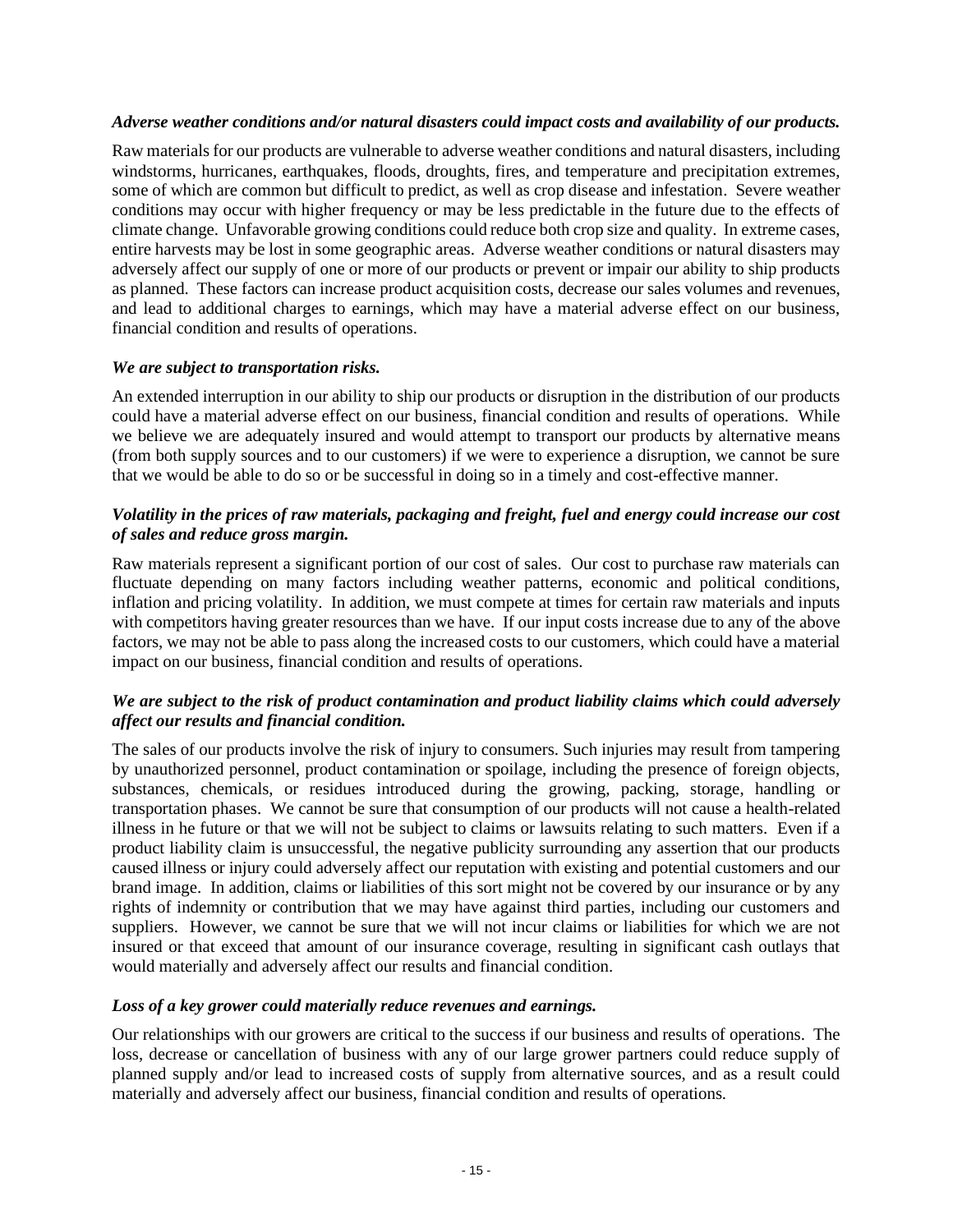## *Our international operations expose us to additional risks inherent with the countries where we are doing business.*

We operate in various foreign jurisdictions around the world. These international operations expose us to risks inherent in doing business abroad including exposure to local economic conditions, a change in laws and regulations, foreign exchange rate fluctuations and currency controls, the imposition of burdensome tariffs and quotas, investment restrictions or requirements, export and import restrictions, disruptions in ouor suppliers' or cutomers' ability to access capital and credit markets, compliance with anti-corruption and anti-bribery laws, compliance with export controls and economic sanctions laws, public health epidemics which have the potential to impact employees and the global economy, and unforeseen events such as natural disasters, terrorism or political and civil unrest. As we continue to expand our business globally, we may have difficulty anticipating and effectively managing these and other risks, thus materially impacting our business, financial condition and results of operations.

#### *Information technology failures could disrupt our operations and negatively impact our business.*

In the normal course of business, we rely on information technology systems to process, transmit, and store electronic information that is critical for our business and the operations of our supply chain partners. Information technology systems are also integral to the reporting of our results of operations. Furthermore, a significant portion of the communications between, and storage of personal data of, our personnel, customers, consumers and suppliers depend on information technology. Our information technology systems may be vulnerable to a variety of interruptions beyond our control, including, but not limited to, natural disasters, terrorist attacks, telecommunications failures, computer viruses, hackers, and other security issues. These events could compromise our confidential information, impede or interrupt our business operations, and may result in other negative consequences, including remediation costs, loss of revenue, litigation and reputational damage.

#### *Our business is subject to numerous environmental and food safety regulations and policies.*

Our operations are subject to environmental and food safety regulations and policies in the areas where we operate. Changes in any government laws or regulations applicable to our operations could increase our compliance costs, negatively affect our ability to sell certain products or otherwise adversely affect our results of operations. While we believe we are in compliance with all laws and regulations applicable to our operations, we cannot be assured that we have been, or will at all times be, in compliance with all environmental and food safety requirements, or that we will not incur material costs or liabilities in connection with these requirements. Our failure to comply with any laws, regulations or policies applicable to our business could lead to penalties, loss of our ability to sell certain of our products, possible product recalls and others, any of which could have a material impact on our business, financial condition and results of operations.

#### *The COVID-19 pandemic has significantly impacted worldwide economic conditions and could have a material effect on our business and resulting financial condition.*

Our business and financial results may be negatively impacted by the COVID-19 pandemic, including causing significant volatility in customer demand for our products, changes in consumer behavior and preference, disruptions in our global supply chain operations, disruptions to our business expansion plans, limitations on our employee and service provider's ability to work and travel, significant changes in the economic conditions in markets in which we operate and related currency and commodity volatility, and pressure on our liquidity. Despite our efforts to manage these impacts, they also depend on factors beyond our knowledge or control, including the duration and severity of the COVID-19 pandemic and actions taken to control its spread and mitigate its public health effects. As a result, we cannot reasonably estimate the full impact of the COVID-19 pandemic on our business and financial results, but the impact could be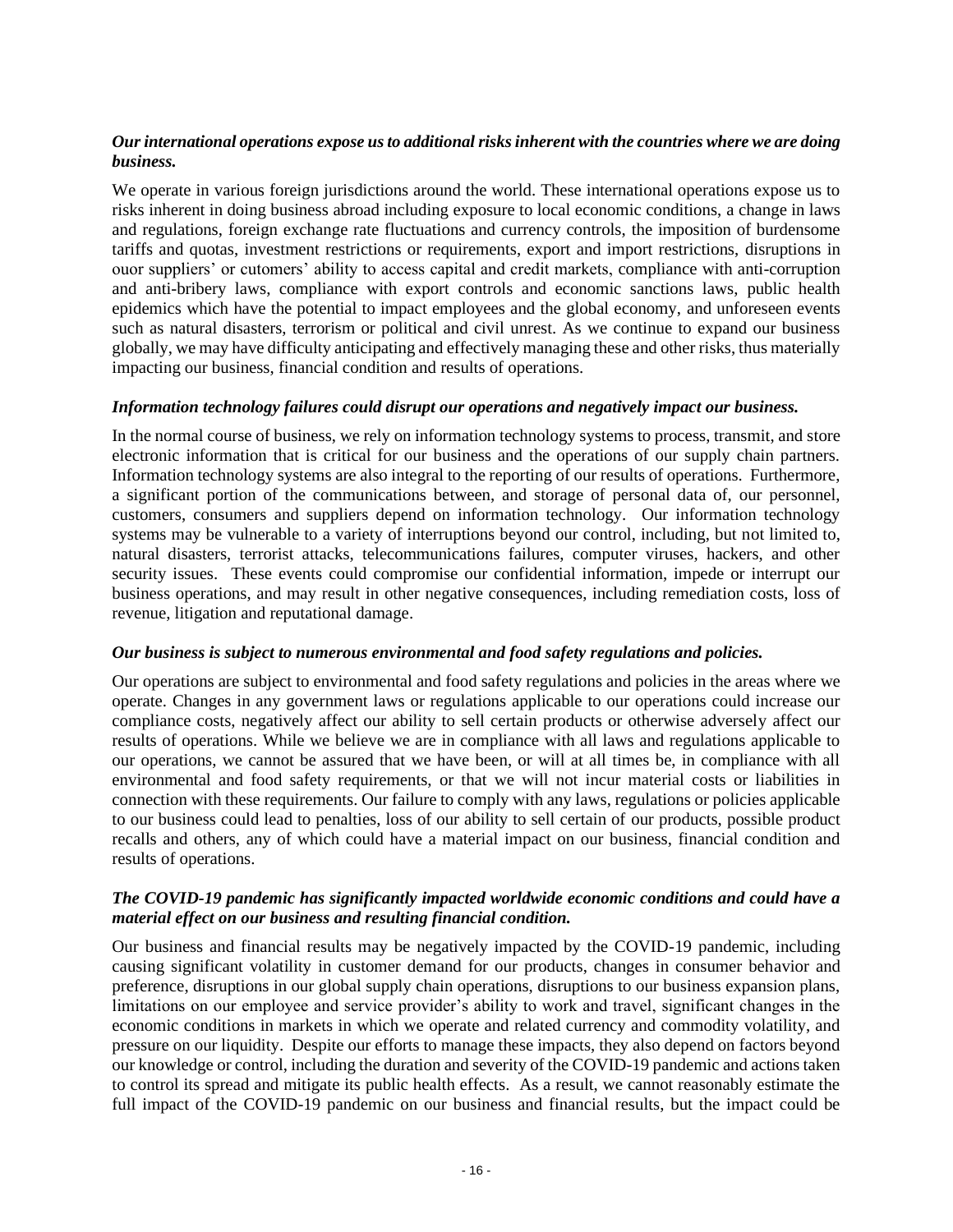material and last for an extended period of time.

## *We may not be able to effectively manage our growth and integrate acquired companies.*

We expect our business to grow rapidly via internal growth, and from time to time we may pursue acquisition opportunities that are consistent with our overall growth strategy. Our ability to effectively manage our growth and integrate acquisitions, including our ability to realize potentially available marketing opportunities and cost savings in a timely and efficient manner, will have a direct impact on our future results. We may encounter problems in connection with our growth and integration of any new businesses, such as challenges relating to the following: integration of an acquired company's products into our product mix; the amount of cost savings that may be realized as a result of integrating an acquired product or business; integrating acquired operations that have management teams and company cultures that differ from our own; compatibility of financial control and information systems; and others. If we experience any of these problems in the integration of acquisitions, they could have a material and adverse effect on our business, financial condition or results of operations.

## *Impairment charges related to long-lived assets or goodwill could adversely affect our business.*

As a result of past business acquisitions, a part of our total assets is comprised of intangible assets. We are required to perform impairment tests of long-lived assets and goodwill annually, or at a time when events occur that could affect the value of these assets. We may engage in additional acquisitions, which could result in our recognition of additional long-lived assets and goodwill. If the financial performance of the acquired businesses does not meet our expectations, we could be required to record impairments to longlived assets or goodwill, which could materially and adversely impact our business, financial condition and results of operations.

## *Our investment in a cannabis business indirectly exposes us to risks associated with laws and regulations governing cannabis, which are still developing in many parts of the world, and could have an impact on our plans to realize a return on our investment.*

Our investment exposure in the cannabis industry is governed by laws and regulations specific to various countries around the world. Many of these laws and regulations are still being developed, and dependent on the outcome of these, our ability to realize a profitable return could be impacted.

#### **Risks Related to Ownership of Our Securities**

#### *Our stock price may be volatile, which may impact returns to our shareholders.*

From time-to-time stock markets experience extreme price and volume fluctuations, which, when combined with general economic and political conditions, could adversely affect the market price for our securities. In addition, the trading price of our common stock may be volatile and could fluctuate widely in response to many factors, including the following, some of which are beyond our control:

- variations in our operating results;
- changes in expectations of our future financial performance, including financial estimates by securities analysts and investors;
- changes in operating and stock price performance of other companies in our industry;
- additions or departures of key personnel; and
- future sales of our common stock.

#### *Our common shares are thinly traded and our shareholders may be unable to sell at or near ask prices, or at all.*

We cannot predict the extent to which an active public market for trading our common stock will be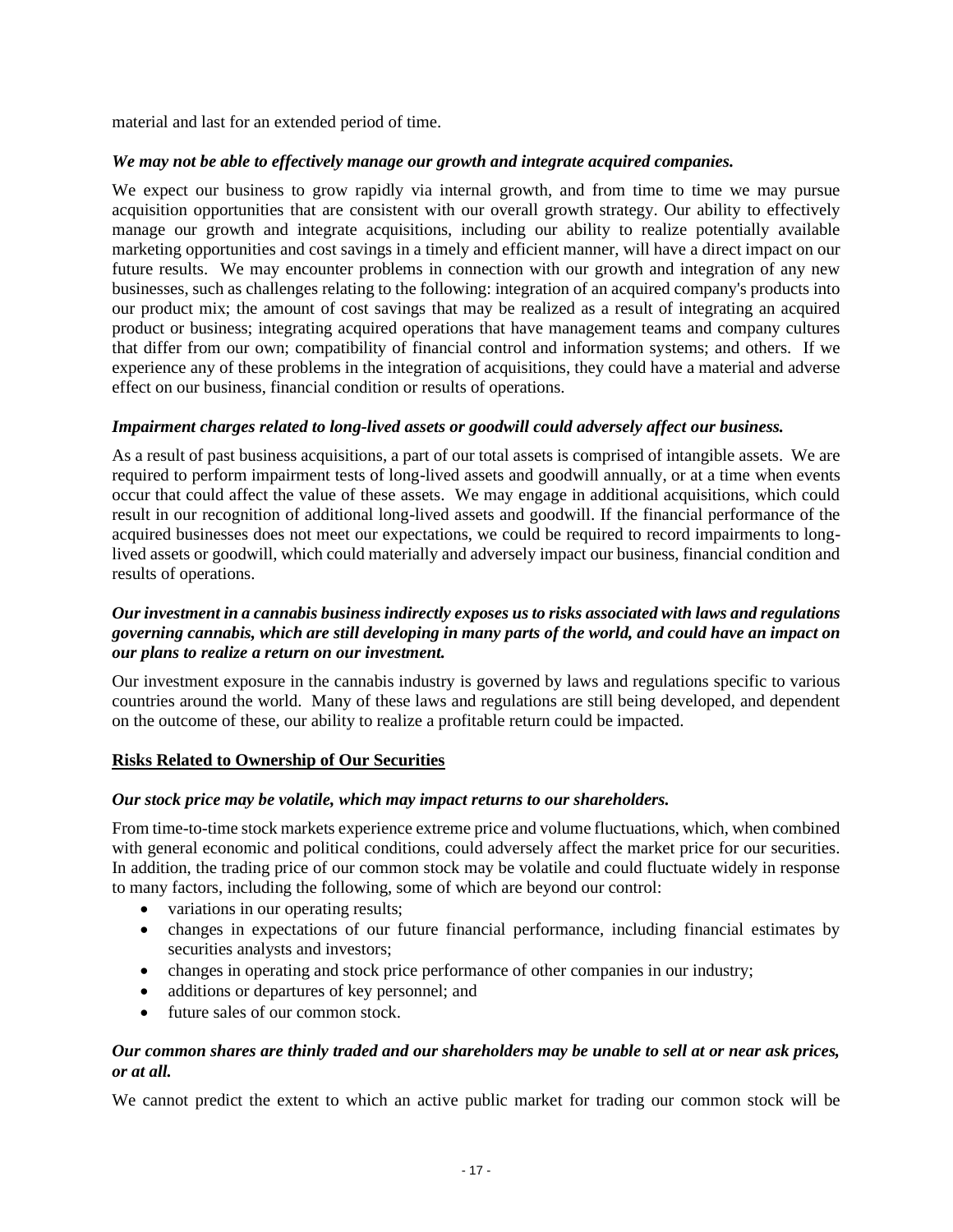sustained. Our shares have historically been thinly-traded meaning that the number of persons interested in purchasing our common shares at or near bid prices at a certain given time may have been relatively small or non-existent.

This situation is attributable to a number of factors, including the fact that we are a smaller company in its development phase which is relatively unknown to stock analysts, stock brokers, institutional investors and others in the investment community who generate or influence sales volume. Even if our Company came to the attention of such persons, those persons may be reluctant to follow, purchase, or recommend the purchase of shares of an unproven company such as ours until such time as we become more seasoned and viable. As a consequence, there may be periods of several days or more when trading activity in our shares is minimal or non-existent, as compared to a seasoned issuer which has a large and steady volume of trading activity that will generally support continuous trades without an adverse effect on share price. We cannot be assured that a broader or more active public trading market for our common stock will develop or be sustained, or that current trading levels will be sustained.

#### *We do not anticipate paying any cash dividends to our common shareholders and as a result, shareholders may only realize a return when their shares are sold.*

We presently do not anticipate that we will pay dividends on any of our common stock in the foreseeable future. If payment of dividends does occur at some point in the future, it would be contingent upon our revenues, earnings and cash flow, if any, capital requirements, and general financial condition. The payment of any common stock dividends will be at the discretion of our Board of Directors. We presently intend to retain all earnings to implement our business plan; accordingly, we do not anticipate the declaration of any dividends for common stock in the foreseeable future.

## *Our business is subject to changing regulations related to corporate governance and public disclosure that may increase both our costs and the risk of noncompliance.*

Because our common stock is publicly traded, we are subject to certain rules and regulations of federal, provincial and financial market exchange entities charged with the protection of investors and the oversight of companies whose securities are publicly traded. These entities have issued requirements and regulations and continue to develop additional regulations and requirements in response to public concerns. Our efforts to comply with these regulations have resulted in, and are likely to continue resulting in, increasing general and administrative expenses. Because new and modified laws, regulations and standards are subject to varying interpretations in many cases due to their lack of specificity, their application in practice may evolve over time as new guidance is provided by regulatory and governing bodies. This evolution may result in continuing uncertainty regarding compliance matters and additional costs necessitated by ongoing revisions to our disclosure and governance practices.

## **DIVIDENDS AND DISTRIBUTIONS**

Organto has not paid any cash dividends or distributions since its incorporation. Organto currently intends to retain future earnings, if any, for use in its business and does not anticipate paying dividends on its common shares in the foreseeable future. Any determination to pay any future dividends will remain at the discretion of Organto's board of directors and will be made taking into account its financial condition and other factors deemed relevant by the board. There are no restrictions that prevent Organto from paying dividends or distributions. Organto is limited in its ability to pay dividends on its common shares by generally applicable restrictions under corporate law referred to as "solvency tests".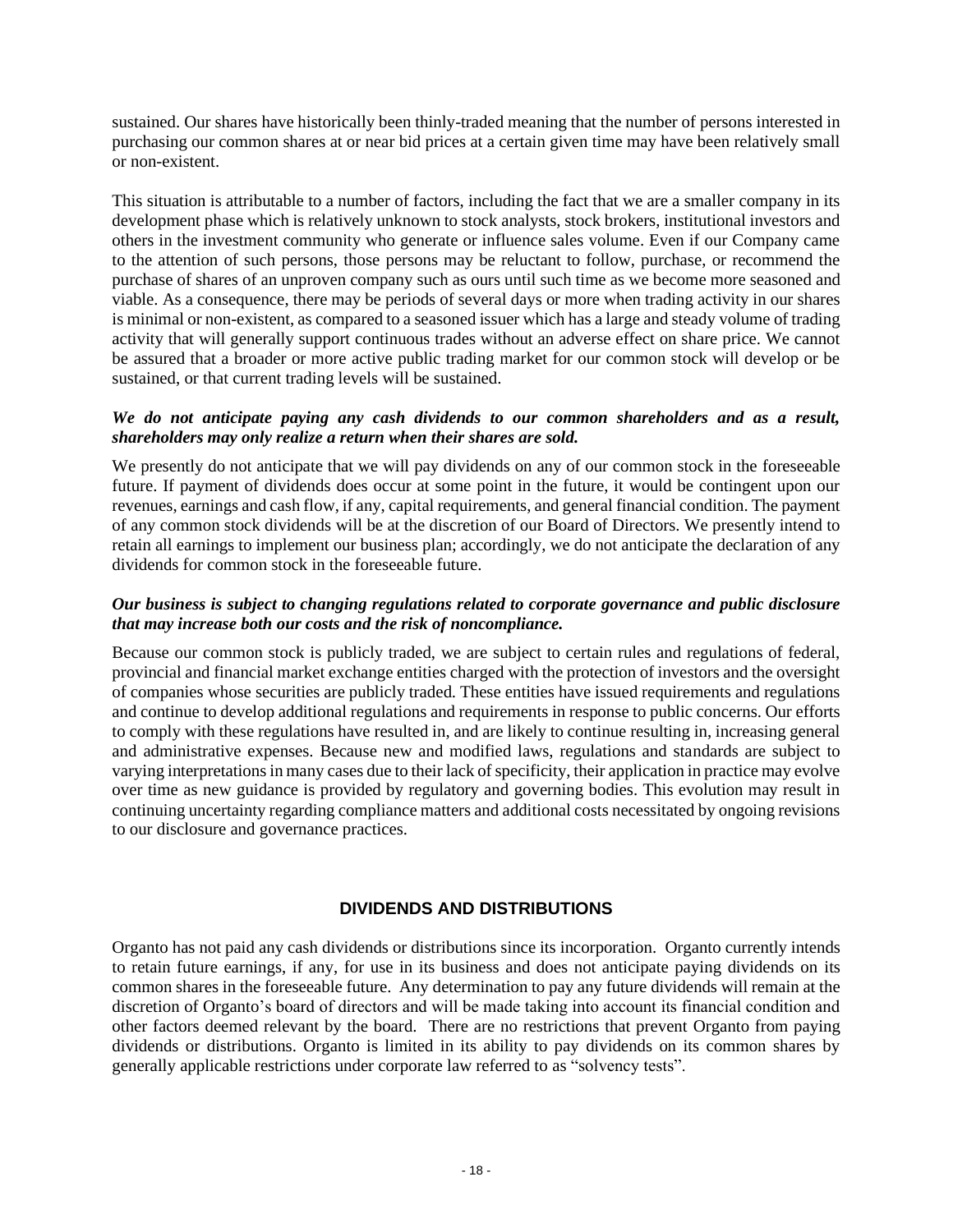## **DESCRIPTION OF CAPITAL STRUCTURE**

## **Common Shares**

The authorized share capital of Organto consists of an unlimited number of common shares. As of May 2, 2022, there are 282,111,966 common shares issued and outstanding.

Holders of common shares are entitled to receive notice of any meetings of shareholders of Organto, to attend and to cast one vote per common share at all such meetings. Holders of common shares do not have cumulative voting rights with respect to the election of directors and, accordingly, holders of a majority of the common shares entitled to vote in any election of directors may elect all directors standing for election. Holders of common shares are entitled to receive on a pro rata basis any dividends, as and when declared by Organto's board of directors, at its discretion, from funds legally available, therefor and upon the liquidation, dissolution or winding up of Organto are entitled to receive on a pro rata basis the net assets of Organto after payment of debts and other liabilities, in each case subject to the rights, privileges, restrictions and conditions attaching to any other series or class of shares ranking senior in priority to or on a pro rata basis with the holders of common shares with respect to dividends or liquidation. The common shares do not carry any pre-emptive, subscription, redemption or conversion rights, nor do they contain any sinking or purchase fund provisions.

As part of Organto's private placement of common shares in November 2021, one subscriber was granted a pre-emptive anti-dilutive right to maintain a 5% equity ownership position in the event of future financings by the Company.

## **Share Options**

The following table sets out the number of common shares issuable pursuant to outstanding share options as of the date hereof, along with the exercise price and expiry of the share options.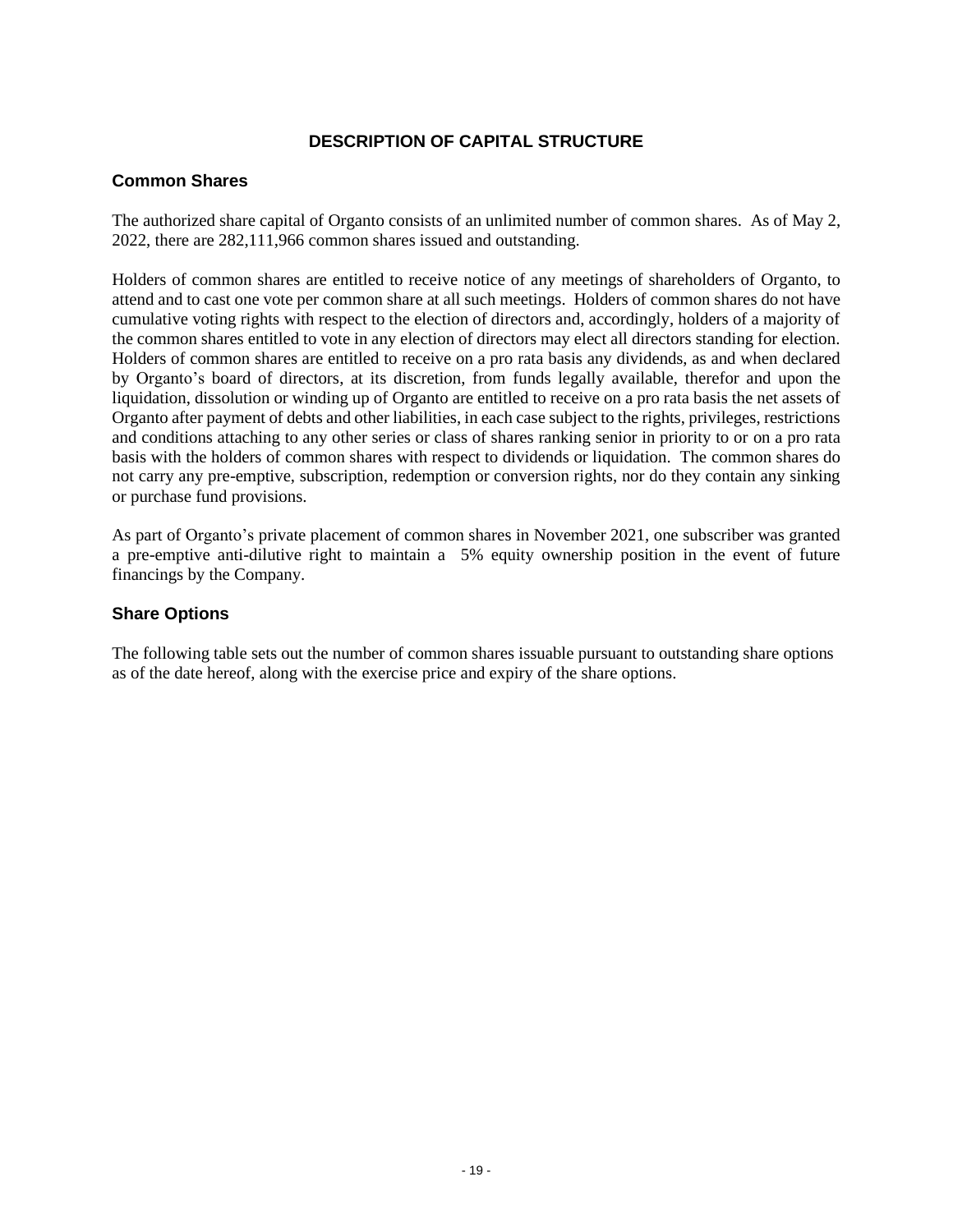| <b>Number of Share Options</b> | <b>Exercise Price per Share Option</b> | <b>Expiry Date</b> |
|--------------------------------|----------------------------------------|--------------------|
| 1,445,000                      | \$0.18                                 | October 10, 2022   |
| 600,000                        | 0.15                                   | June 29, 2023      |
| 2,665,000                      | 0.135                                  | December 12, 2023  |
| 60,000                         | 0.08                                   | June 3, 2024       |
| 3,625,000                      | 0.07                                   | December 4, 2024   |
| 400,000                        | 0.07                                   | April 23, 2025     |
| 130,000                        | 0.10                                   | June 15, 2025      |
| 750,000                        | 0.10                                   | July 9, 2025       |
| 400,000                        | 0.10                                   | September 1, 2025  |
| 300,000                        | 0.10                                   | September 8, 2025  |
| 200,000                        | 0.10                                   | September 24, 2025 |
| 1,000,000                      | 0.10                                   | September 28, 2025 |
| 300,000                        | 0.18                                   | December 3, 2025   |
| 1,745,000                      | 0.265                                  | December 22, 2025  |
| 250,000                        | 0.285                                  | January 13, 2026   |
| 450,000                        | 0.285                                  | January 28, 2026   |
| 300,000                        | 0.42                                   | February 25, 2026  |
| 200,000                        | 0.385                                  | June 17, 2026      |
| 150,000                        | 0.43                                   | August 19, 2026    |
| 3,375,000                      | 0.37                                   | November 25, 2026  |
| 1,975,000                      | 0.30                                   | December 16, 2026  |
| 150,000                        | 0.35                                   | January 27, 2027   |
| 20,470,000                     |                                        |                    |

## **Restricted Share Units**

The following table sets out the number of common shares issuable pursuant to outstanding restricted share units as of the date hereof, along with the exercise price and expiry date of the restricted share units.

| <b>Number of Restricted Share</b><br><b>Units</b> | <b>Exercise Price per Restricted Expiry Date</b><br><b>Share Unit</b> |                   |
|---------------------------------------------------|-----------------------------------------------------------------------|-------------------|
| 1,025,000                                         | N/A                                                                   | January 21, 2024  |
| 75,000                                            | N/A                                                                   | January 28, 2024  |
| 75,000                                            | N/A                                                                   | February 25, 2024 |
| 1,300,000                                         | N/A                                                                   | December 16, 2024 |
| 2,475,000                                         |                                                                       |                   |

#### **Warrants**

The following table sets out the number of common shares issuable pursuant to outstanding share purchase warrants as of the date hereof, along with the exercise price and expiry date of the warrants.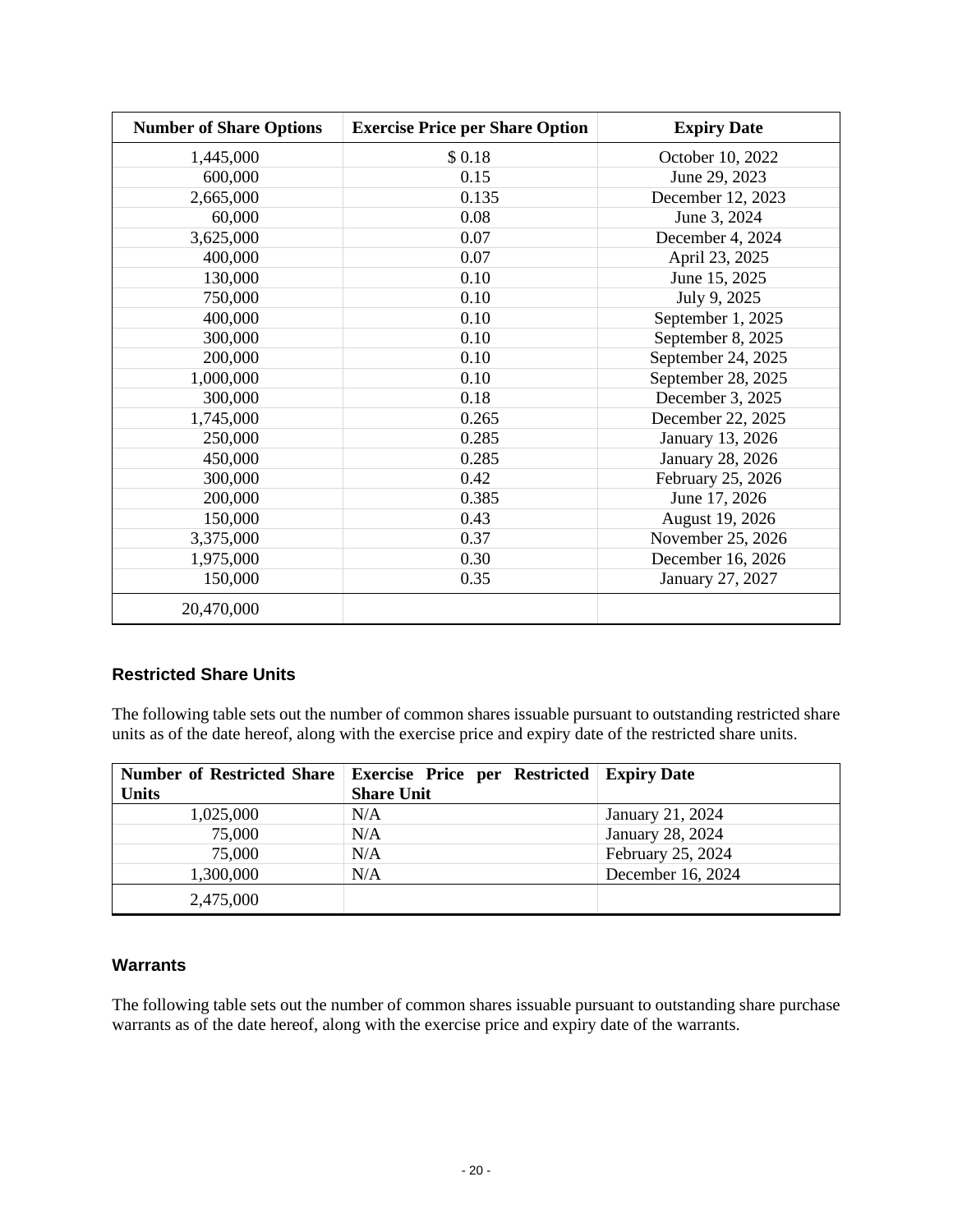| <b>Number of Warrants</b> | <b>Exercise Price per Warrant</b> | <b>Expiry Date</b> |
|---------------------------|-----------------------------------|--------------------|
| 200,800                   | \$0.10                            | May 12, 2022       |
| 612,910                   | 0.30                              | December 29, 2022  |
| 62,000                    | 0.30                              | January 6, 2023    |
| 966,000                   | 0.50                              | November 30, 2023  |
| 1,705,670                 |                                   |                    |

## **Convertible debentures**

The following table sets out the number of common shares issuable pursuant to outstanding and contingent convertible debentures as of the date hereof, along with the exercise price and expiry date of the debentures.

| <b>Face value of debentures</b> | <b>Conversion Price per debenture</b> | <b>Expiry Date</b> |
|---------------------------------|---------------------------------------|--------------------|
| 2,834,850                       | $$0.30^{(1)}$                         | December 29, 2022  |
| 310,000                         | $0.30^{(2)}$                          | January 6, 2023    |
| 8,050,000                       | $0.50^{(3)}$                          | November 30, 2026  |
| 11,194,850                      |                                       |                    |

- (1) These debentures are convertible into shares of Organto at \$0.30 per share. Interest is not convertible. The holder may convert all or part of the debentures at any time. If at any time after April 30, 2021, the closing price of Organto's common shares as traded on the TSX Venture Exchange is equal to or greater than \$0.45 for 10 consecutive trading days or more, Organto may, in its sole discretion, force conversion of the debentures.
- (2) These debentures are convertible into shares of Organto at \$0.30 per share. Interest is not convertible. The holder may convert all or part of the debentures at any time. If at any time after May 7, 2021, the closing price of Organto's common shares as traded on the TSX Venture Exchange is equal to or greater than \$0.45 for 10 consecutive trading days or more, Organto may, in its sole discretion, force conversion of the debentures.
- (3) These debentures are convertible into shares of Organto at \$0.50 per share. Interest is not convertible. The holder may convert all or part of the debentures any time after November 30, 2023. If, at any time after November 30, 2023, the 20 day volume weighted average trading price of Organto's common shares on the TSX Venture Exchange exceeds \$0.625, Organto may, in its sole discretion, force conversion of the debentures. The Company may repay all or a portion of the convertible debentures by issuing common shares worth \$1,053 based on their current market price for each \$1,000 face value of convertible debentures. The Company may also pay all or a portion of the interest payable by issuing common shares to the debenture trustee who shall sell the common shares and use the proceeds to pay the interest due to debenture holders.

## **MARKET FOR SECURITIES**

## **Trading Price and Volume**

The common shares of the Company are listed and posted for trading in Canada on the TSX Venture Exchange under the symbol "OGO". The following table sets forth information relating to the trading of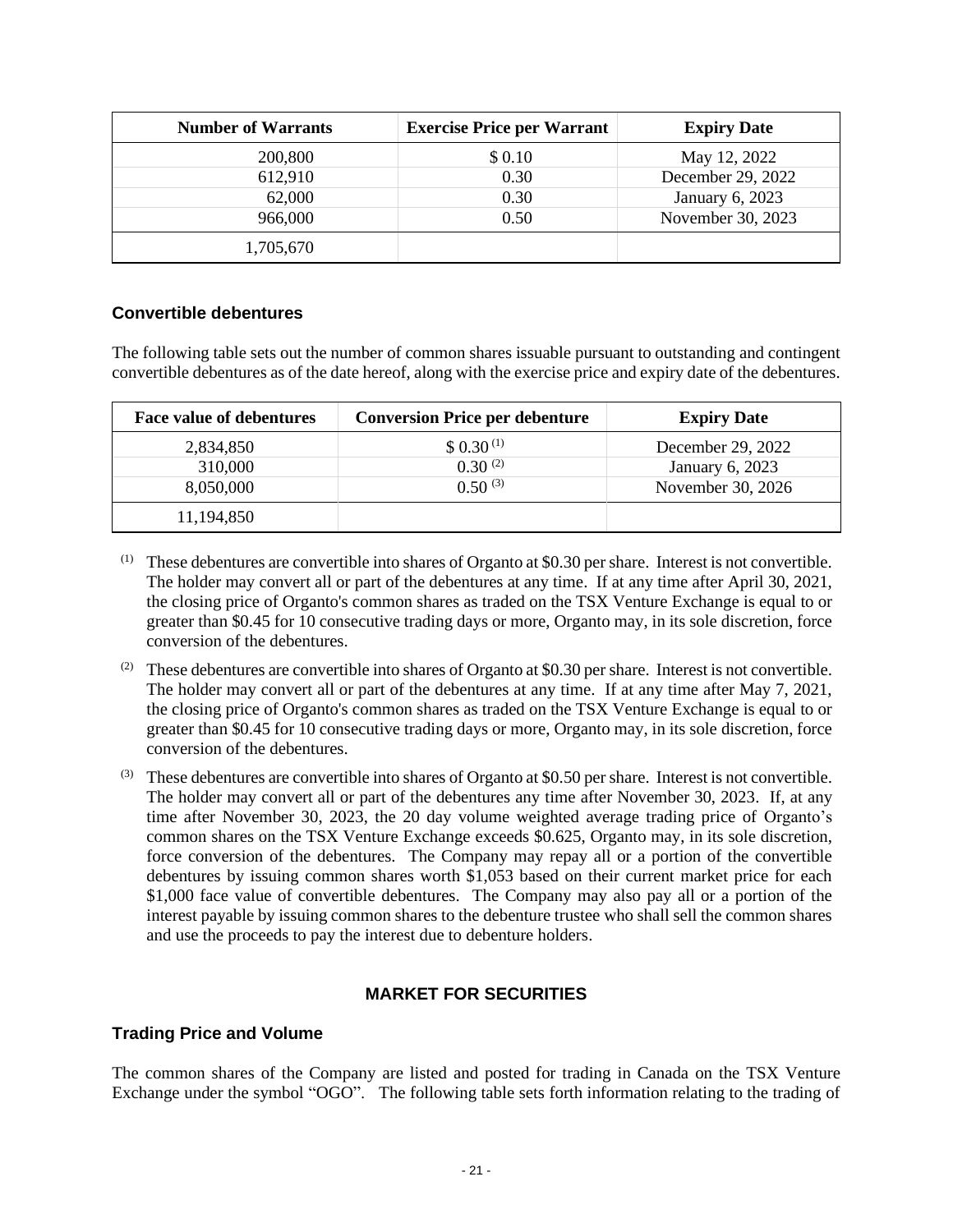| <b>Month</b>     | $High (\$)$ | Low $(\$)$ | <b>Volume</b> |
|------------------|-------------|------------|---------------|
| April 1-28, 2022 | 0.16        | 0.145      | 816,470       |
| March 2022       | 0.16        | 0.145      | 749,896       |
| February 2022    | 0.175       | 0.145      | 3,739,213     |
| January 2022     | 0.24        | 0.14       | 5,761,857     |
| December 2021    | 0.295       | 0.195      | 4,912,929     |
| November 2021    | 0.375       | 0.27       | 3,367,425     |
| October 2021     | 0.42        | 0.35       | 1,866,289     |
| September 2021   | 0.47        | 0.40       | 1,907,300     |
| August 2021      | 0.495       | 0.385      | 4,952,571     |
| <b>July 2021</b> | 0.52        | 0.37       | 7,453,086     |
| June 2021        | 0.50        | 0.335      | 5,372,281     |
| May 2021         | 0.41        | 0.28       | 4,434,114     |
| April 2021       | 0.42        | 0.305      | 6,093,528     |
| March 2021       | 0.58        | 0.34       | 7,106,331     |
| February 2021    | 0.44        | 0.265      | 10,833,453    |
| January 2021     | 0.325       | 0.23       | 6,064,593     |

the common shares on the TSX Venture Exchange for the months indicated since the beginning of the most recently completed financial year.

## **Prior Sales**

Since the beginning of the most recently completed financial year, Organto has issued the following securities that are not listed or quoted on any marketplace:

| Date of Issuance  | <b>Type of Security</b> | <b>Exercise Price</b> | <b>Number of Securities</b> |
|-------------------|-------------------------|-----------------------|-----------------------------|
| January 4, 2021   | Convertible debentures  | \$0.30                | 1,033,333                   |
| January 4, 2021   | <b>Warrants</b>         | 0.30                  | 62,000                      |
| January 21, 2021  | Restricted share units  | 0.245                 | 1,025,000                   |
| January 28, 2021  | Restricted share units  | 0.28                  | 75,000                      |
| January 28, 2021  | Stock options           | 0.285                 | 450,000                     |
| February 25, 2021 | Restricted share units  | 0.42                  | 75,000                      |
| February 25, 2021 | Stock options           | 0.42                  | 300,000                     |
| June 17, 2021     | Stock options           | 0.385                 | 200,000                     |
| August 19, 2021   | Stock options           | 0.43                  | 150,000                     |
| November 12, 2021 | Convertible debentures  | 0.50                  | 16,100,000                  |
| November 12, 2021 | Warrants                | 0.50                  | 966,000                     |
| November 25, 2021 | Stock options           | 0.37                  | 3,375,000                   |
| December 16, 2021 | Stock options           | 0.30                  | 1,975,000                   |
| December 16, 2021 | Restricted share units  | 0.25                  | 1,300,000                   |
| January 27, 2022  | Stock options           | 0.35                  | 150,000                     |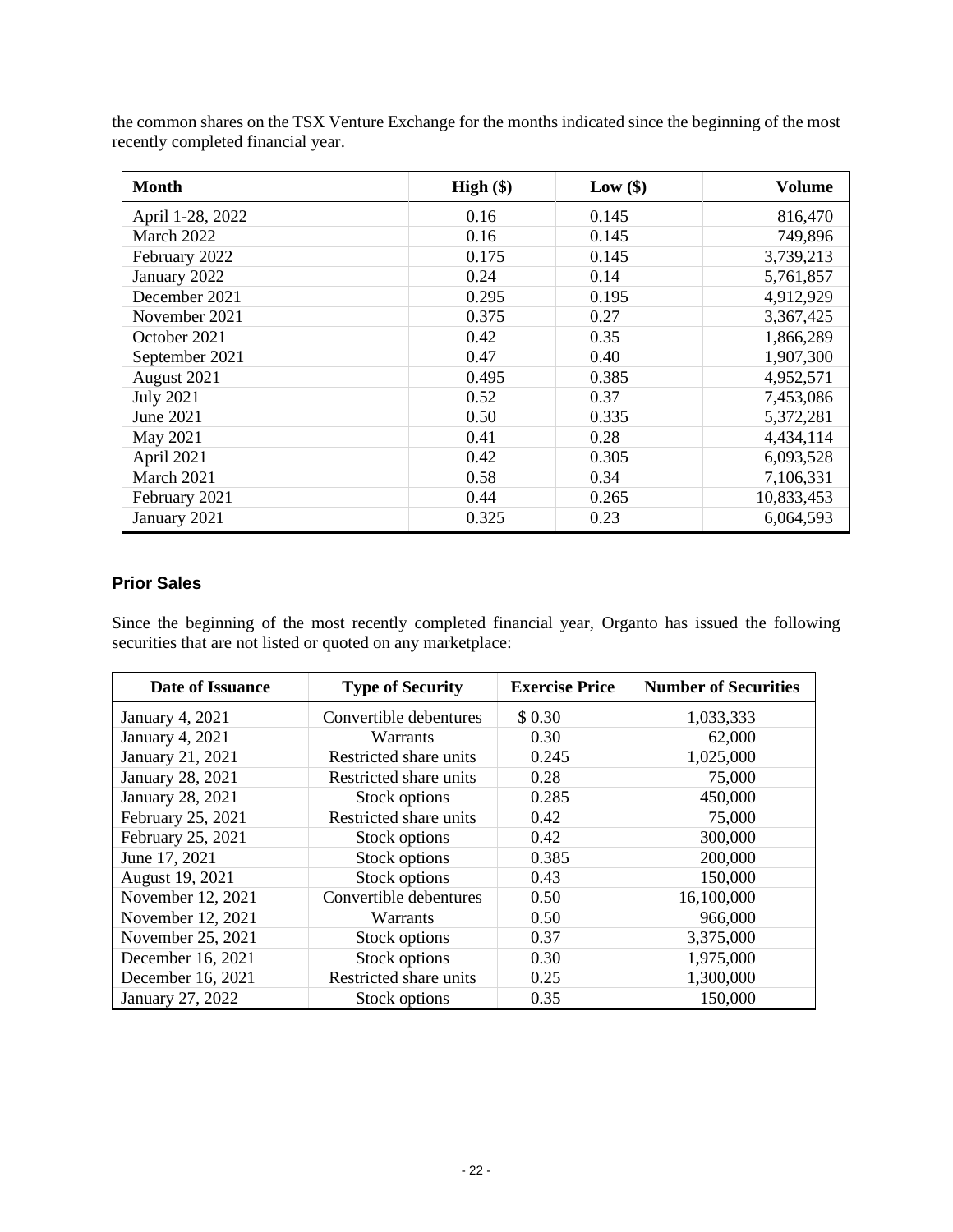## **ESCROWED SECURITIES AND SECURITIES SUBJECT TO CONTRACTUAL RESTRICTION ON TRANSFER**

As at the date of this AIF there were 3,785,027 common shares of Organto subject to a contractual restriction on transfer, representing 1% of the Company's issued and outstanding shares. At December 31, 2021 an additional 279,856 shares were subject to trading restrictions. These additional shares were issued on January 29, 2021 and their trading restriction ended on January 1, 2022.

| <b>Description</b>                                    | Number of<br>shares | Date issued      | <b>Restriction period</b><br>end |
|-------------------------------------------------------|---------------------|------------------|----------------------------------|
| Issued for the acquisition of Fresh<br>Organic Choice | 279,856             | January 29, 2021 | January 1, 2023                  |
| Issued for the acquisition of Fresh<br>Organic Choice | 279,858             | January 29, 2021 | January 1, 2024                  |
| Issued for the acquisition of<br>Beeorganic           | 526,556             | March 4, 2022    | November 17, 2022                |
| Issued for the acquisition of<br>Beeorganic           | 526,556             | March 4, 2022    | November 17, 2023                |
| Issued for the acquisition of<br>Beeorganic           | 526,558             | March 4, 2022    | November 17, 2024                |
| Issued for the acquisition of the ZMS<br>assets       | 548,547             | February 7, 2022 | November 25, 2022                |
| Issued for the acquisition of the ZMS<br>assets       | 548,548             | February 7, 2022 | November 25,2023                 |
| Issued for the acquisition of the ZMS<br>assets       | 548,548             | February 7, 2022 | November 25, 2024                |
|                                                       | 3,785,027           |                  |                                  |

## **DIRECTORS AND OFFICERS**

## **Name, Occupation and Security Holdings**

The following table sets forth the name, province/state and country of residence, position held with Organto and principal occupation for the past five years of each person who is a director and/or an officer of Organto.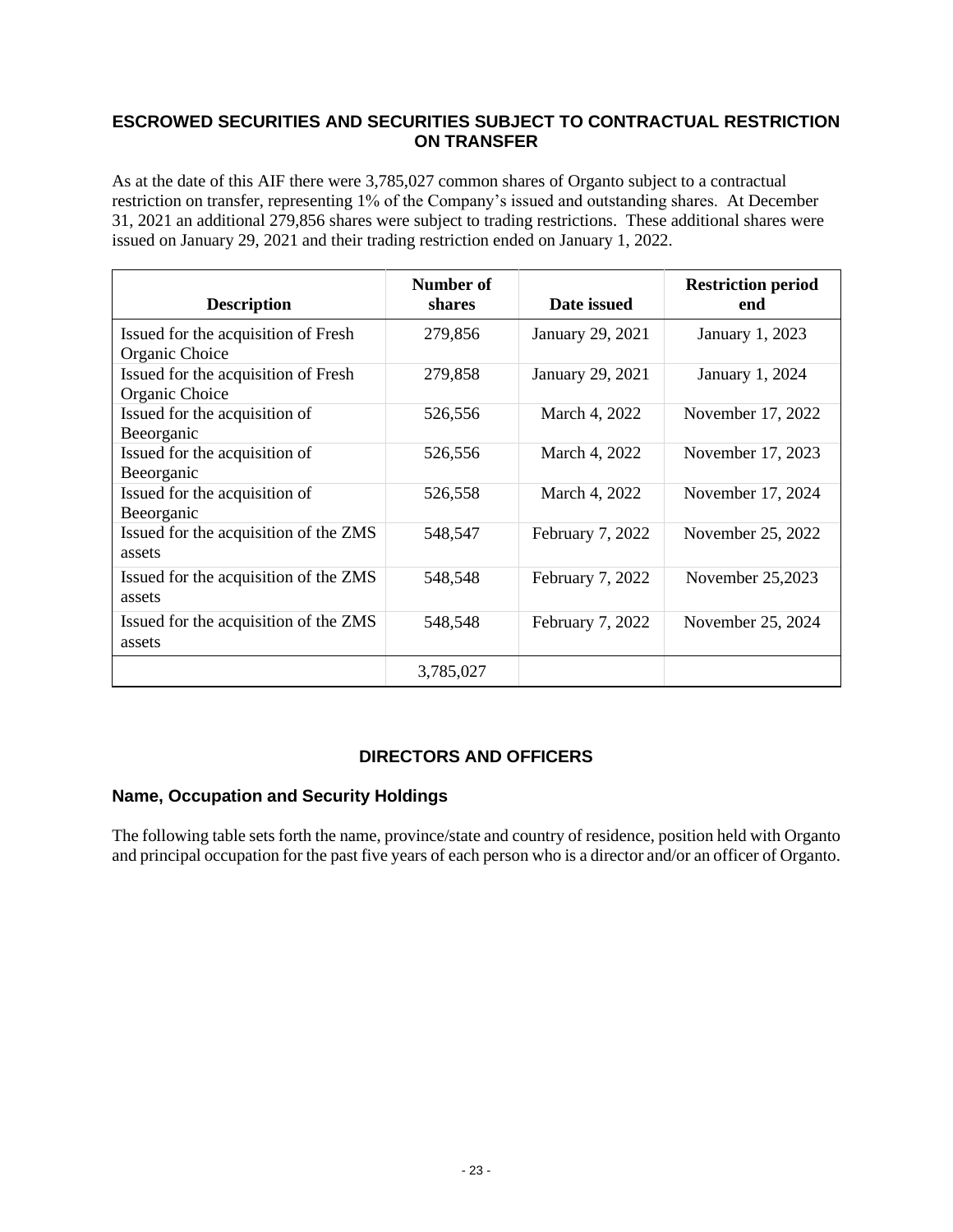| Name and residence                          | <b>Position with Organto</b>                                                                                           | Principal occupation during the five preceding<br>years                                                                                                                                                                                             |
|---------------------------------------------|------------------------------------------------------------------------------------------------------------------------|-----------------------------------------------------------------------------------------------------------------------------------------------------------------------------------------------------------------------------------------------------|
| <b>Steve Bromley</b><br>Ontario, Canada     | Chair of the Board of<br>Directors since October<br>2017; President since June<br>2018; Co-CEO since<br>September 2020 | President and CEO of Bromley Consulting &<br>Advisory Inc. since February 2016; CEO of<br>SunOpta Inc. from February 2007 to December<br>2015                                                                                                       |
| Peter Gianulis<br>Florida, USA              | Director since December<br>2018; Strategic Advisor<br>since November 2020                                              | CEO of Allegiant Gold Ltd. since September<br>2019; Executive VP of Organto from June 2017<br>until September 2020; CEO of Organto from<br>April 2015 to May 2017                                                                                   |
| Jeremy Kendall<br>Ontario, Canada           | Director since January<br>2021                                                                                         | <b>Retired Executive</b>                                                                                                                                                                                                                            |
| Alejandro Maldonado<br>Los Reyes, Mexico    | Director since December<br>2019                                                                                        | President and Chairman of Alpasa Farms.                                                                                                                                                                                                             |
| Joe Riz                                     | Director since February<br>2021                                                                                        | Principal, Tricapital Management                                                                                                                                                                                                                    |
| <b>Joost Verrest</b><br>the Netherlands     | Director since September<br>2020                                                                                       | CEO/Owner of Linnenatwork BV Since March<br>2020; CEO/Owner of Everrest BV since April<br>2005; CEO of Green Protein BV from October<br>2015 to May 2019                                                                                            |
| Gert van Noortwijk<br>the Netherlands       | Director since December<br>2020                                                                                        | CEO Agriser BV, an investment and<br>management company since 1992; Board<br>member of AgFlow SA since 2018; Board<br>member of GrainComEvents since 2020;<br>Supervisory board member of GMP+ since 2019                                           |
| Rients van der Wal<br>the Netherlands       | Co-CEO since September<br>2020. CEO of Organto<br>Europe BV since April<br>2018                                        | CEO of Brandal Holding BV since October<br>2015; CEO of Organto Europe BV November<br>2015 - July 2017; CEO Organto Europe BV<br>April 2018 – present; COO Organto Foods Inc.<br>April 2018 – September 2020- present; Co-CEO<br>Organto Foods Inc. |
| Ralf Langner<br>British Columbia,<br>Canada | CFO since September<br>2020; Corporate Secretary<br>since January 2018                                                 | CFO of Organto since September 2020;<br>Corporate Secretary of Organto since January<br>2018; CFO of Zazu Metals Corp. from January<br>2007 to July 2017.                                                                                           |
| John Rathwell<br>Ontario, Canada            | Senior Vice President,<br><b>Investor Relations and</b><br>Corporate Development<br>since December 2021                | CEO of TLG Growth Capital Corp. Previously<br>with TD Securities Inc. for 17 years.                                                                                                                                                                 |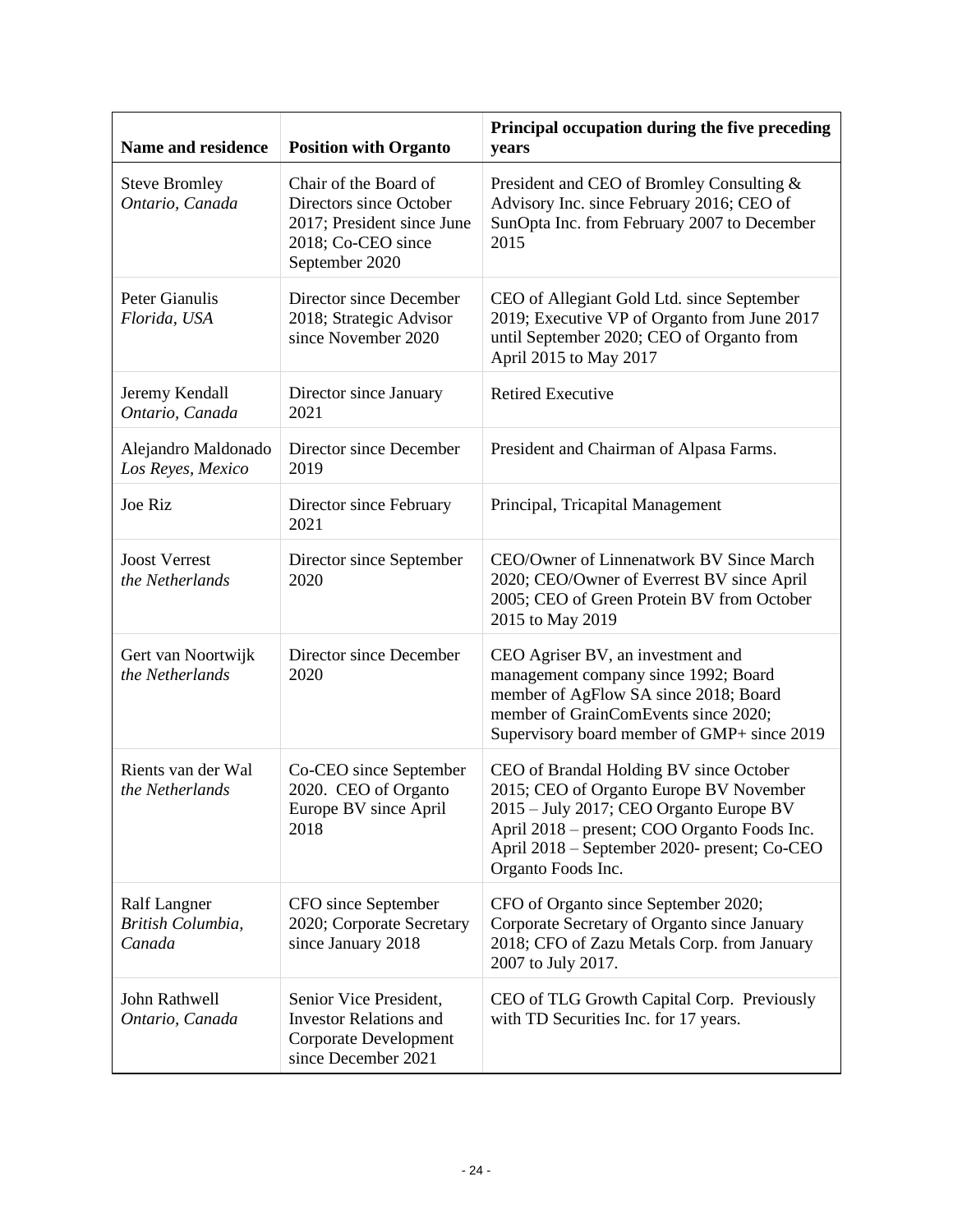Directors of Organto hold office until the conclusion of each Annual General Meeting. Officers are appointed by the board and serve at the discretion of the board.

Organto currently only has one standing committee – the Audit Committee. The Audit Committee is comprised of Joe Riz (Chair), Jeremy Kendall and Steve Bromley.

As at May 2, 2022, the directors and executive officers of Organto, as a group, beneficially owned, directly and indirectly, or exercised control or direction over 24,885,452 common shares, representing approximately 9% of the total number common shares outstanding before giving effect to the conversion of convertible debentures, the exercise of share options, or restricted share units held by such directors and executive officers.

## **Cease Trade Orders, Bankruptcies, Penalties or Sanctions**

The information related to cease trade orders and bankruptcies, not being within the knowledge of the Company, has been furnished by the directors. Except as disclosed below, none of its directors, chief executive officer or chief financial officers:

- 1) is, as at the date of this Circular, or was within 10 years before the date of this Circular, a director or chief executive officer or chief financial officer of any company (including the Company) that:
	- a. was the subject, while the proposed director was acting in the capacity as director, CEO or CFO of such company, of a cease trade or similar order or an order that denied the relevant company access to any exemption under securities legislation, that was in effect for a period of more than 30 consecutive days; or
	- b. was subject to a cease trade or similar order or an order that denied the relevant company access to any exemption under securities legislation, that was in effect for a period of more than 30 consecutive days, that was issued after the proposed director ceased to be a director, CEO or CFO but which resulted from an event that occurred while the proposed director was acting in the capacity as director, CEO or CFO of such company; or
- 2) is at the date hereof, or has been within 10 years before the date of this Circular, a director or executive officer of any company (including the Company) that while that person was acting in that capacity, or within a year of that person ceasing to act in that capacity, became bankrupt, made a proposal under any legislation relating to bankruptcy or insolvency or was subject to or instituted any proceedings, arrangement or compromise with creditors or had a receiver, receiver manager or trustee appointed to hold its assets; or
- 3) has, within the 10 years before the date of this Circular, become bankrupt, made a proposal under any legislation relating to bankruptcy or insolvency, or become subject to or instituted any proceedings, arrangement or compromise with creditors, or had a receiver, receiver manager or trustee appointed to hold the assets of the director, executive officer or shareholder.

On May 1, 2019, due to a delay in filing audited financial statements for the year ended December 31, 2018, Steve Bromley, CEO, and the CFO at the time, were party to a cease trade order pursuant to Section 164 of the Securities Act, R.S.B.C. 1996, c418. All required financial statements and related records were subsequently filed and the cease trade order was revoked on May 31, 2019.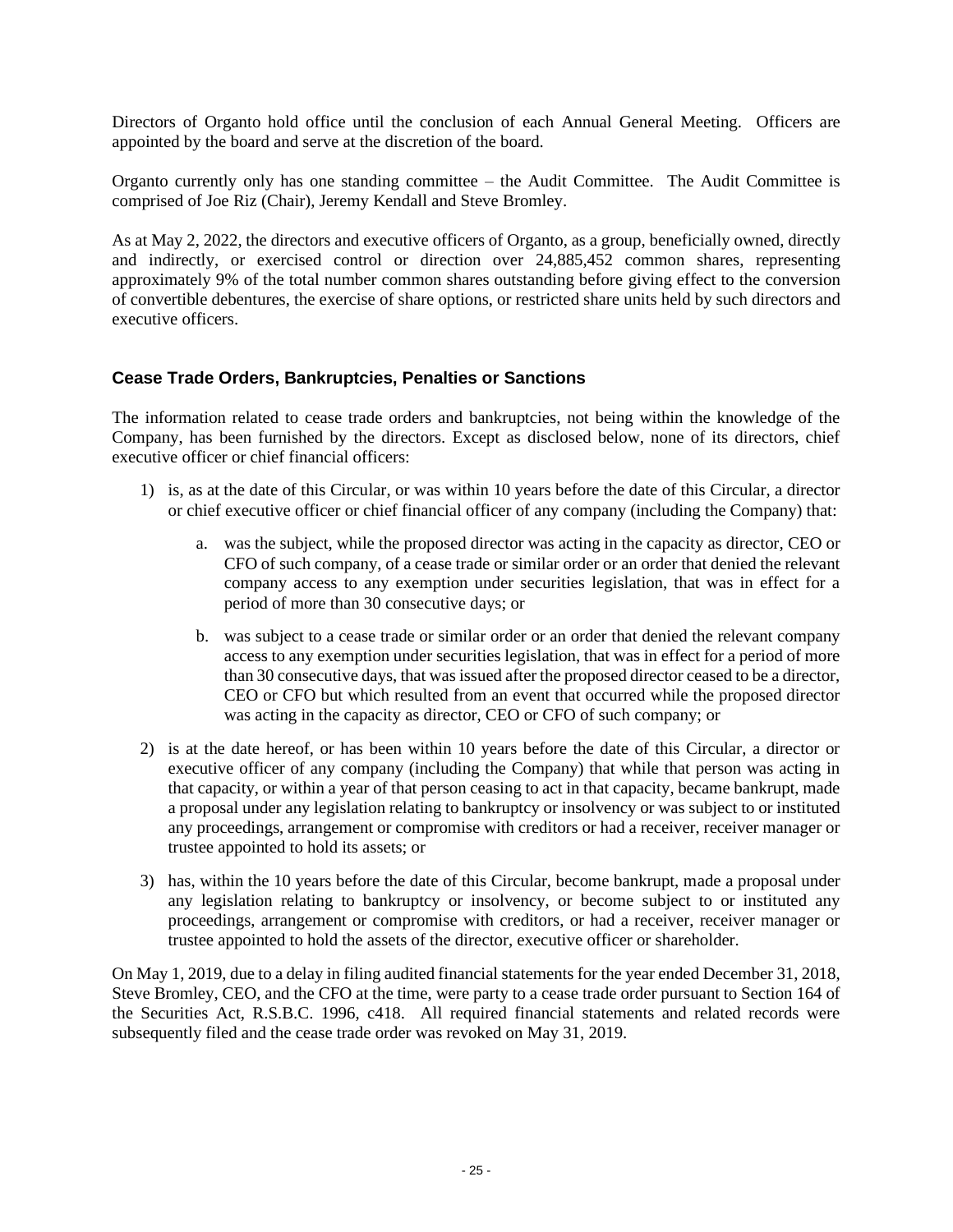## **Conflicts of Interest**

Some of the directors and officers of Organto or a subsidiary of Organto are or may be engaged in business activities on their own behalf and on behalf of other corporations, and situations may arise where some of the directors may be in potential conflict of interest with Organto. Conflicts, if any, will be subject to the procedures and remedies under the BCBCA. This legislation states that where a director has such a conflict, that director must, at a meeting of Organto directors, disclose his or her interest and refrain from voting for or against the approval of such participation or such terms unless otherwise permitted. In accordance with the laws of the Province of British Columbia, the directors and officers of Organto are required to act honestly, in good faith and in the best interests of shareholders.

## **LEGAL PROCEEDINGS AND REGULATORY ACTIONS**

## **Legal Proceedings**

Organto is not aware of any actual or pending material legal proceedings to which the Company is or is likely to be a party or of which any of its property is or is likely to be the subject.

## **Regulatory Actions**

No penalties or sanctions were imposed against the Company by a court relating to securities legislation or by a securities regulatory authority during the year December 31, 2021.

No penalties or sanctions were imposed by a court or regulatory body against Organto that would likely be considered important to a reasonable investor in making an investment decision.

Organto did not enter into any settlement agreements before a court relating to securities legislation or with a securities regulatory authority during the year ended December 31, 2021.

## **INTEREST OF MANAGEMENT AND OTHERS IN MATERIAL TRANSACTIONS**

Except as otherwise disclosed herein, none of the directors, executive officers, or shareholders beneficially owning or exercising control or direction over, directly or indirectly, common shares of the Company carrying more than 10% of the voting rights attached to all common shares outstanding, and no associate or affiliate of the foregoing persons, has or has had any material interest, direct or indirect, in any transaction within the three most recently completed financial years or during the current financial year which has materially affected or is reasonably expected to materially affect Organto or any of its subsidiaries.

Accendo Banco S.A. was issued 27,100,000 common shares in 2020 as full payment of the Company's Mexican subsidiary's US\$1,000,000 bank loan. Accendo was issued an additional 3,210,500 common shares in 2021 as full payment of the Company's Mexican subsidiary's US\$750,000 bank loan.

Pursuant to a Consulting Agreement with Bromley Consulting & Advisory Inc. ("Bromley Consulting"), a private Ontario company controlled by Steve Bromley, effective January 1, 2021 the Company engaged Bromley Consulting to provide the services of Steve Bromley to act as Chair and co-CEO of Organto and commenced payment of a fee of \$15,000 per month. The agreement has a term of one month, and renews automatically unless terminated by either party with 90 days' notice. In December 2020 Organto declared a bonus of 1,500,000 common shares payable to Bromley Consulting for services provided from April 2018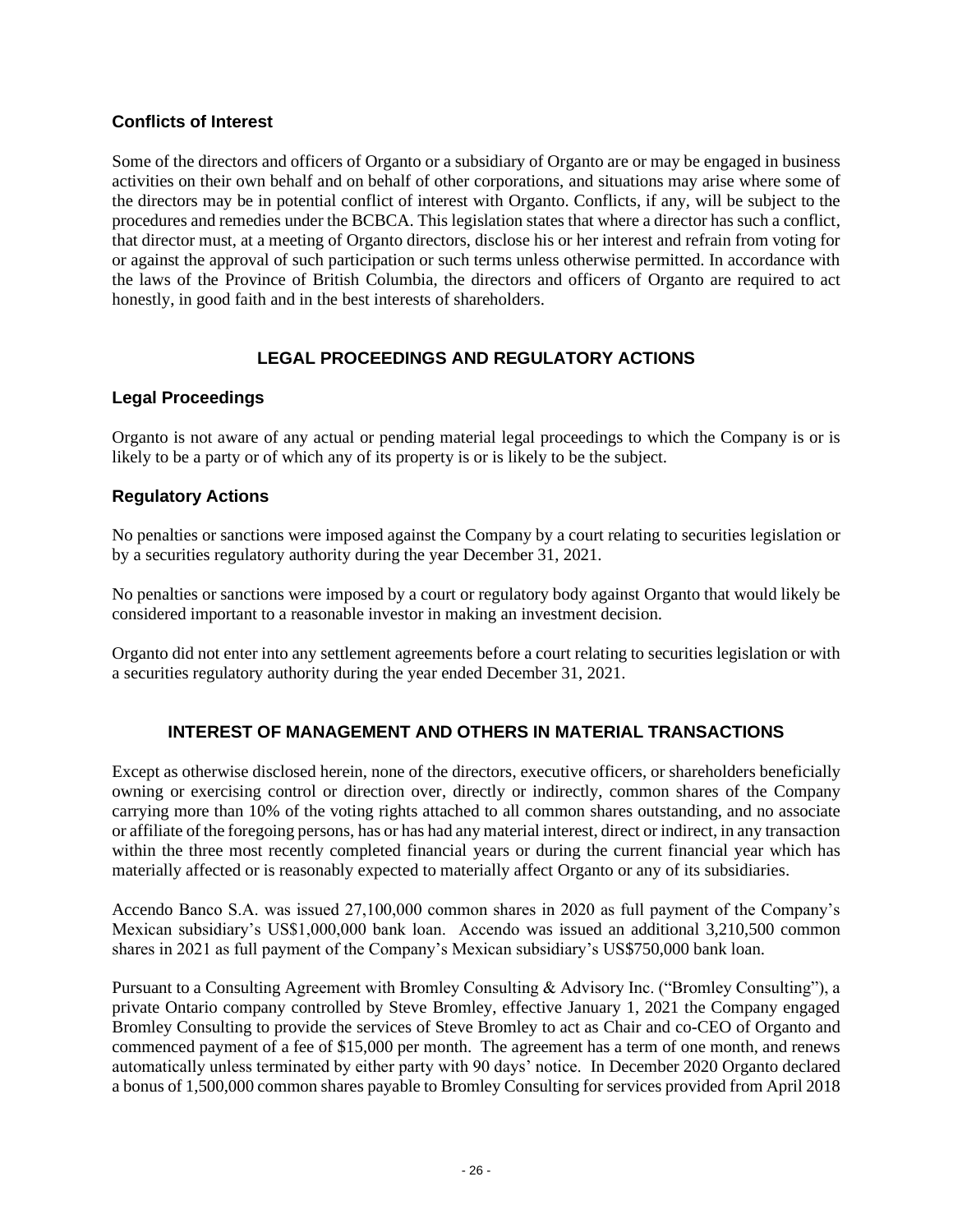through December 2020 and for signing the Consulting Agreement dated January 1, 2021. These shares were issued in 2021.

Pursuant to a Consulting Agreement with Brandal B.V. ("Brandal"), a private Netherlands company controlled by Rients van der Wal, effective July 31, 2020 the Company engaged Brandal to provide co-CEO services to the Company and CEO services to the Company's European subsidiary for a fee of €15,000 per month. The agreement has a term of three years and can be terminated by either party with six months' notice. Effective February 1, 2021 a new consulting agreement was signed with Brandal which revised the monthly fee to €20,000 per month. Organto declared a bonus of 500,000 common shares payable to Brandal in January 2021 and these shares were issued in 2021.

## **TRANSFER AGENT AND REGISTRAR**

The transfer agent and registrar for the Company's common shares is Computershare Investor Services Inc. at its principal office in Vancouver, British Columbia.

## **INTEREST OF EXPERTS**

Dale Matheson Carr-Hilton Labonte LLP, Chartered Professional Accountants, of Vancouver, British Columbia are the auditors of the Company and have confirmed that they are independent with respect to Organto within the meaning of the relevant rules and related interpretations prescribed by the relevant professional bodies in Canada and any applicable legislation or regulations.

## **MATERIAL CONTRACTS**

Except for contracts made in the ordinary course of business and described elsewhere in this AIF (see "Significant Acquisitions"), Organto did not enter into any material contract (i) during the most recently completed financial year, or (ii) before the most recently completed financial year if such material contract is still in effect.

## **AUDIT COMMITTEE**

Organto's audit committee (the **"Audit Committee"**) is responsible for monitoring Organto's systems and procedures for financial reporting and internal control, reviewing certain public disclosure documents and monitoring the performance and independence of Organto's external auditors. The committee is also responsible for reviewing Organto's annual audited financial statements, unaudited quarterly financial statements and management's discussion and analysis of financial results of operations for both annual and interim financial statements and review of related operations prior to their approval by the full board of directors of Organto.

The Audit Committee's charter sets out its responsibilities and duties, qualifications for membership, procedures for committee member removal and appointment and reporting to Organto's board of directors. The text of the Company's Audit Committee Charter is attached hereto as Schedule "A".

The current members of the Company's Audit Committee are Joe Riz (Chair), Jeremy Kendall and Steve Bromley. Of the three members of the Audit Committee, Joe Riz and Jeremy Kendall are "independent"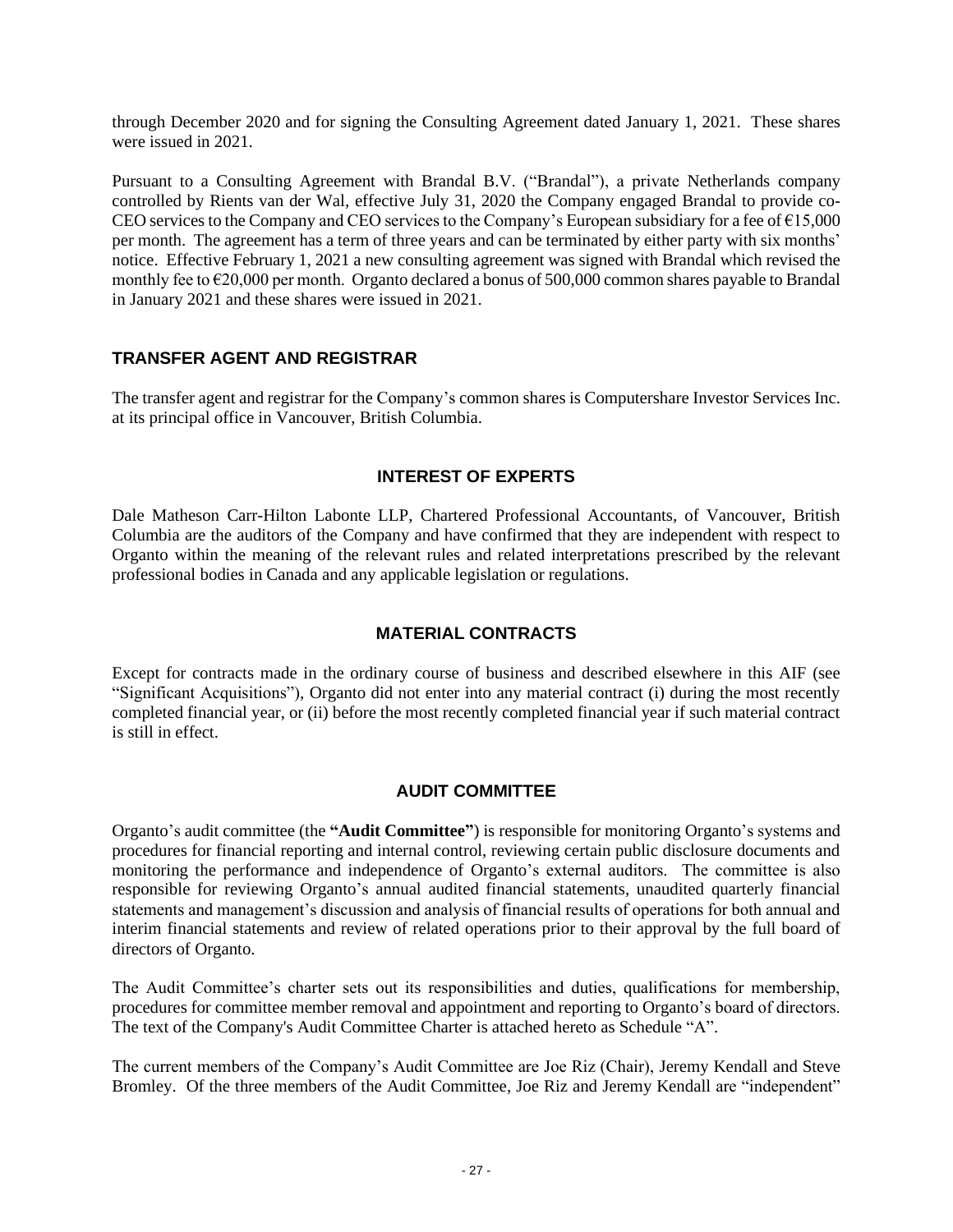and all three members are "financially literate" as those terms are defined by National Instrument 52-110 *Audit Committees*. Joe Riz serves as Chair of the Audit Committee.

#### **Relevant Education and Experience**

Each member of the Audit Committee has:

- a) an understanding of the accounting principles used by the Company to prepare its financial statements, and the ability to assess the general application of those principles in connection with estimates, accruals and reserves;
- b) experience preparing, auditing, analyzing or evaluating financial statements that present a breadth and level of complexity of accounting issues that are generally comparable to the breadth and complexity of issues that can be reasonably expected to be raised by the Company's financial statements, and/or experience actively supervising individuals engaged in such activities; and
- c) an understanding of internal controls and procedures for financial reporting.

*Joe Riz* – Mr. Riz. has held a number of financial and operating leadership positions across a number of industries including consumer products, technology and entertainment, and served as Managing Director of a boutique merchant banking firm involved in numerous acquisitions, divestitures and financings. Mr. Riz was a founding director of SunOpta Inc., a leading organic and plant-based food company with global reach. From 2007 to 2009 he served as Executive Vice President and Chief Operating Officer of SunOpta, leading business operations through a period of rapid growth. Mr. Riz has served as a director of a number of public companies, including roles as both Chair of the Board and Chair of the Audit Committee, in addition to serving on a number of private company boards.

*Jeremy Kendall* – Mr. Kendall founded SunOpta Inc., a leading organic foods company with global reach, focused on plant-based foods and beverages. Over the course of his tenure at SunOpta Mr. Kendall served as Chair and Chief Eexecutive Officer, and led the business through a combination of strong internal growth and numerous acquisitions to over \$1-billion in both revenues and market capitalization. Mr. Kendall currently serves as Chair of the board of Jemtec Inc. and also is director of a number of private and charitable organizations.

*Steve Bromley* – Mr. Bromley currently serves as Chair and Co-CEO of Organto is also President and CEO of Bromley Consulting. Bromley Consulting provides consulting and advisory services to small and medium sized businesses, with a focus on food and agriculture. From 2001 through 2015 Mr. Bromley held a number of senior roles with SunOpta Inc., including serving as a Director and CEO from February 2007 through December 2015. SunOpta Inc. is a leading organic and plant-based foods company with global reach. Mr. Bromley also serves on a number of private boards.

#### **Pre-Approval Policies and Procedures**

The Audit Committee's charter sets out responsibilities regarding the provision of non-audit services by Organto's external auditors. This policy encourages consideration of whether the provision of services other than audit services is compatible with maintaining the auditor's independence and requires Audit Committee pre-approval of permitted audit and audit-related services.

#### **External Auditor Service Fees**

The aggregate fees billed by Organto's external auditors for audit fees in the previous two fiscal years are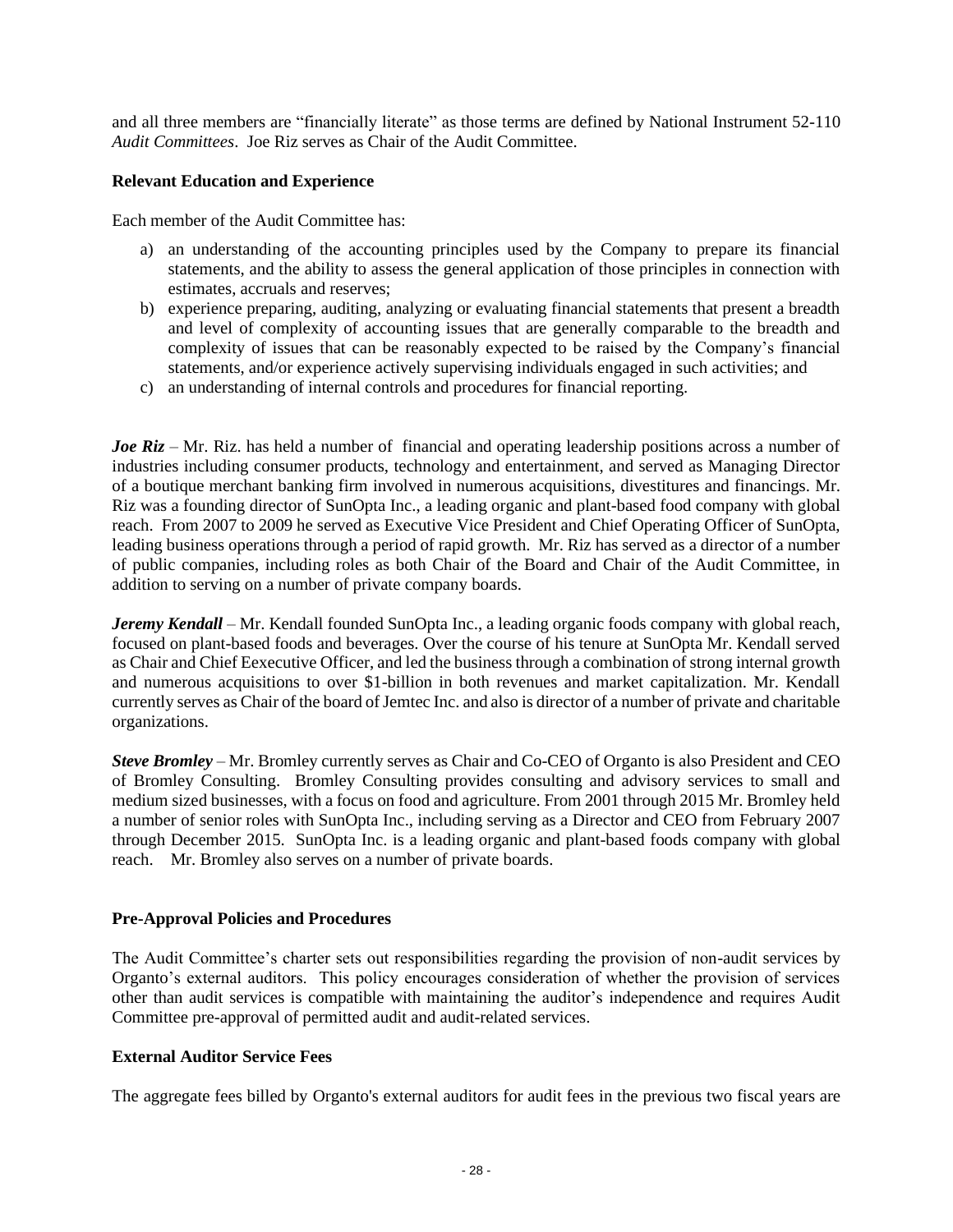#### as follows:

| <b>Nature of Services</b>         | <b>Year Ended December 31, 2021</b> | <b>Year Ended December 31, 2020</b> |
|-----------------------------------|-------------------------------------|-------------------------------------|
| Audit Fee $s$ <sup>(1)</sup>      | \$130,500                           | \$77,500                            |
| Audit-Related Fees <sup>(2)</sup> | 7,750                               | N <sub>i</sub>                      |
| Tax Fees $^{(3)}$                 | 5,000                               | 5,000                               |
| All Other Fees $(4)$              | Nil                                 | N <sub>i</sub>                      |
| Total                             | \$143,250                           | \$82,500                            |

*Footnotes to Table*:

- 1. "**Audit Fees**" include fees necessary to perform the annual audit and quarterly reviews of the Company's consolidated financial statements. Audit Fees include fees for review of tax provisions and for accounting consultations on matters reflected in the financial statements. Audit Fees also include audit or other attest services required by legislation or regulation, such as comfort letters, consents, reviews of securities filings and statutory audits.
- 2. "**Audit-Related Fees**" include services that are traditionally performed by the auditor. These audit-related services include employee benefit audits, due diligence assistance, accounting consultations on proposed transactions, internal control reviews and audit or attest services not required by legislation or regulation.
- 3. "**Tax Fees**" include fees for all tax services other than those included in "Audit Fees" and "Audit-Related Fees". This category includes fees for tax compliance, tax planning and tax advice. Tax planning and tax advice includes assistance with tax audits and appeals, tax advice related to mergers and acquisitions, and requests for rulings or technical advice from tax authorities.
- 4. "**All Other Fees**" include all other non-audit services.

#### **Exemption in Section 6.1 of NI 52-110**

Section 6.1 of NI 52-110 provides an exemption for a venture issuer from the requirements of Parts 3 (Composition of the Audit Committee) and 5 (Reporting Obligations) of NI 52-110. Organto is voluntarily filing this AIF.

#### **ADDITIONAL INFORMATION**

Additional information relating to Organto can be found on SEDAR at www.sedar.com. Additional information, including directors' and officers' remuneration and indebtedness, principal holders of Organto's securities and securities authorized for issuance under equity compensation plans is contained in the management information circular of Organto filed on SEDAR a[t www.sedar.com.](http://www.sedar.com/) Additional financial information is provided in Organto's audited financial statements and management's discussion and analysis for the financial year ended December 31, 2021.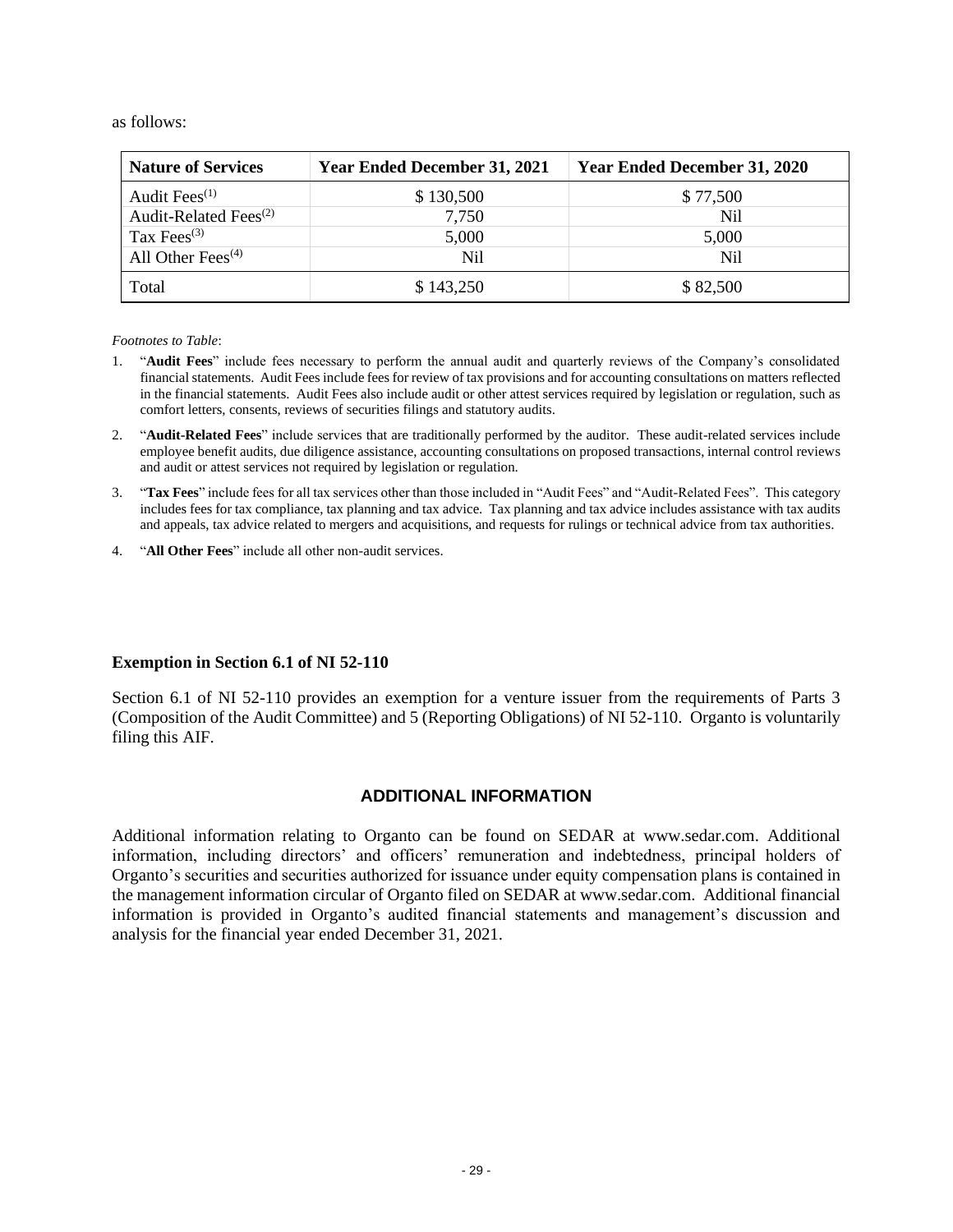#### **SCHEDULE "A"**

-

## **ORGANTO FOODS INC. (the "Company")**

#### **AUDIT COMMITTEE CHARTER**

(Updated - January, 2021)

#### **1. Purpose**

To assist the board of directors (the "Board") of the Company to fulfill its oversight responsibilities for the financial reporting process, the system of internal control over financial reporting, the audit process, and the Company's process for monitoring compliance with the applicable laws and regulations that govern the Company's operations and this charter (the "Charter")

This Charter defines the Audit Committee's range of authority, objectives, the scope of its activities and its duties and responsibilities. It is intended to give Audit Committee members, management and external auditors a clear understanding of their respective roles. The Audit Committee and the Board will review the adequacy of this Charter annually.

#### **2. Mandate**

The Audit Committee will assist the Board in fulfilling its financial oversight responsibilities. The Audit Committee will review and consider in consultation with management and the auditors the financial reporting process, the system of internal control and the audit process. In performing its duties, the committee will maintain effective working relationships with the board, management, and the external auditors. To effectively perform their role, each committee member must obtain an understanding of the principal responsibilities of committee membership as well and the company's business, operations and related risks.

#### **3. Composition**

The Board will appoint from among their membership an Audit Committee after each Annual General Meeting of the shareholders of the Company. The Audit Committee will consist of a minimum of three directors and maximum of four directors.

#### *3.1 Independence*

A majority of the members of the Audit Committee must not be officers, employees or control persons of the Company.

#### *3.2 Expertise of Committee Members*

Each member of the Audit Committee must be financially literate or must become financially literate within a reasonable period of time after their appointment to the committee. At least one member of the committee must have accounting or related financial management expertise. The Board shall interpret the qualifications of financial literacy and financial management expertise in its business judgment and shall conclude whether a director meets these qualifications.

#### **4. Meetings**

The Audit Committee shall meet in accordance with a schedule established each year by the Board, and at other times that the Audit Committee may determine. The Audit Committee shall meet at least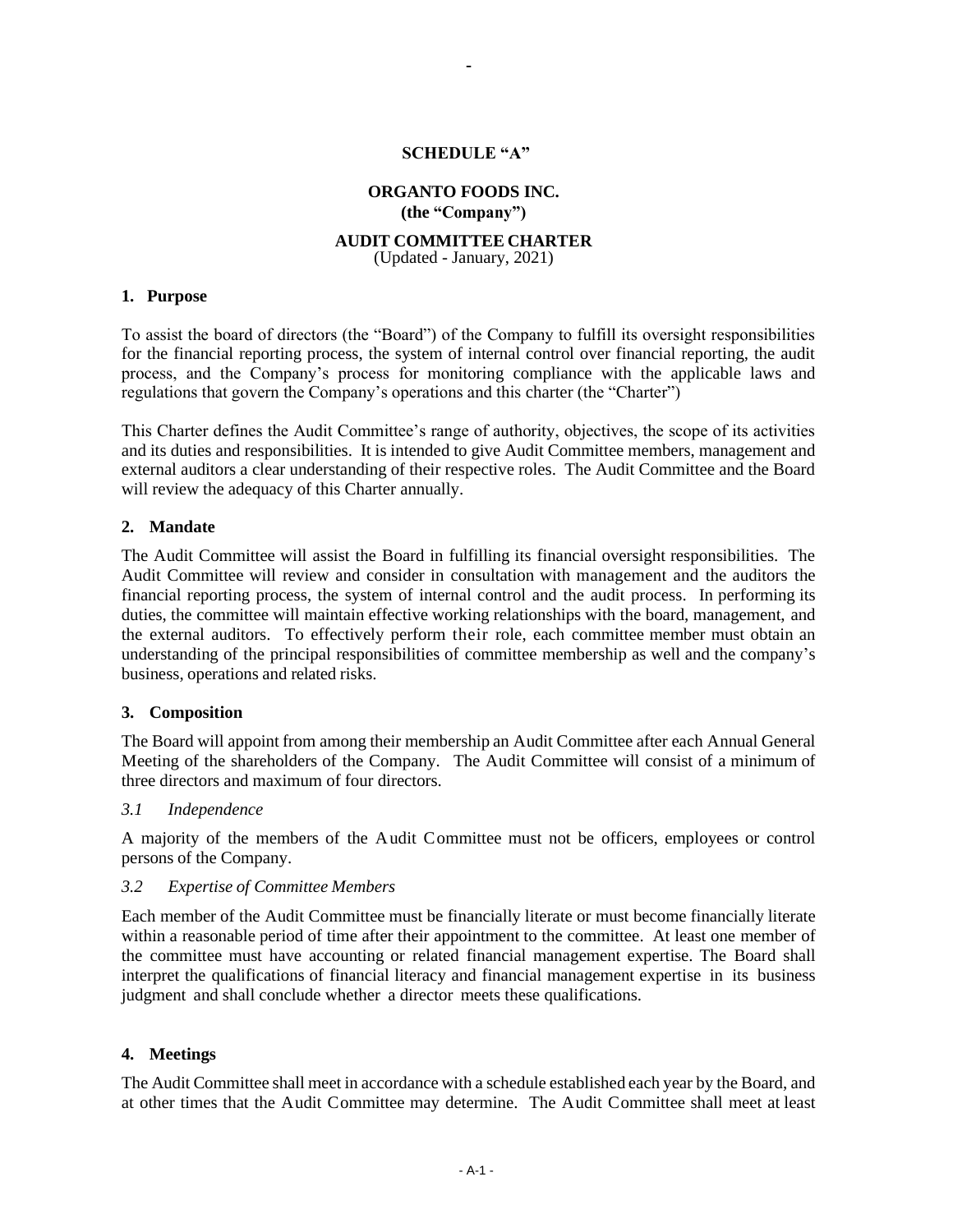quarterly with the Company's Chief Financial Officer and no less than once per year with the Company's external auditors, each in separate executive sessions.

-

## **5. Roles and Responsibilities**

The Audit Committee shall fulfill the following roles and discharge the following responsibilities:

#### *5.1 External Audit*

The Audit Committee shall be directly responsible for overseeing the work of the external auditors in preparing or issuing the auditor's report, including the resolution of disagreements between management and the external auditors regarding financial reporting and audit scope or procedures. In carrying out this duty, the Audit Committee shall:

- (a) recommend to the Board the external auditor to be nominated by the shareholders for the purpose of preparing or issuing an auditor's report or performing other audit, review or attest services for the Company;
- (b) review (by discussion and enquiry) the external auditors' proposed audit scope and approach;
- (c) review the performance of the external auditors and recommend to the Board the appointment or discharge of the external auditors;
- (d) review and recommend to the Board the compensation to be paid to the external auditors; and
- (e) review and confirm the independence of the external auditors by reviewing the non-audit services provided and the external auditors' assertion of their independence in accordance with professional standards.

#### *5.2 Internal Control*

The Audit Committee shall consider whether adequate controls are in place over annual and interim financial reporting as well as controls over assets, transactions and the creation of obligations, commitments and liabilities of the Company. In carrying out this duty, the Audit Committee shall ensure that the external auditors discuss with the Audit Committee any event or matter which suggests the possibility of fraud, illegal acts or deficiencies in internal controls.

#### *5.3 Financial Reporting*

The Audit Committee shall review financial statements, related financial information and the Management Discussion & Analysis prior to its release to the public. In carrying out this duty, the Audit Committee shall:

#### *General*

- (a) review significant accounting and financial reporting issues, especially complex, unusual and related party transactions; and
- (b) review and ensure that the accounting principles selected by management in preparing the financial statements are appropriate.

#### *Annual Financial Statements*

- (c) review the draft annual financial statements and provide a recommendation to the Board with respect to the approval of the financial statements;
- (d) meet with management and the external auditors to review the financial statements and the results of the audit, including any difficulties encountered; and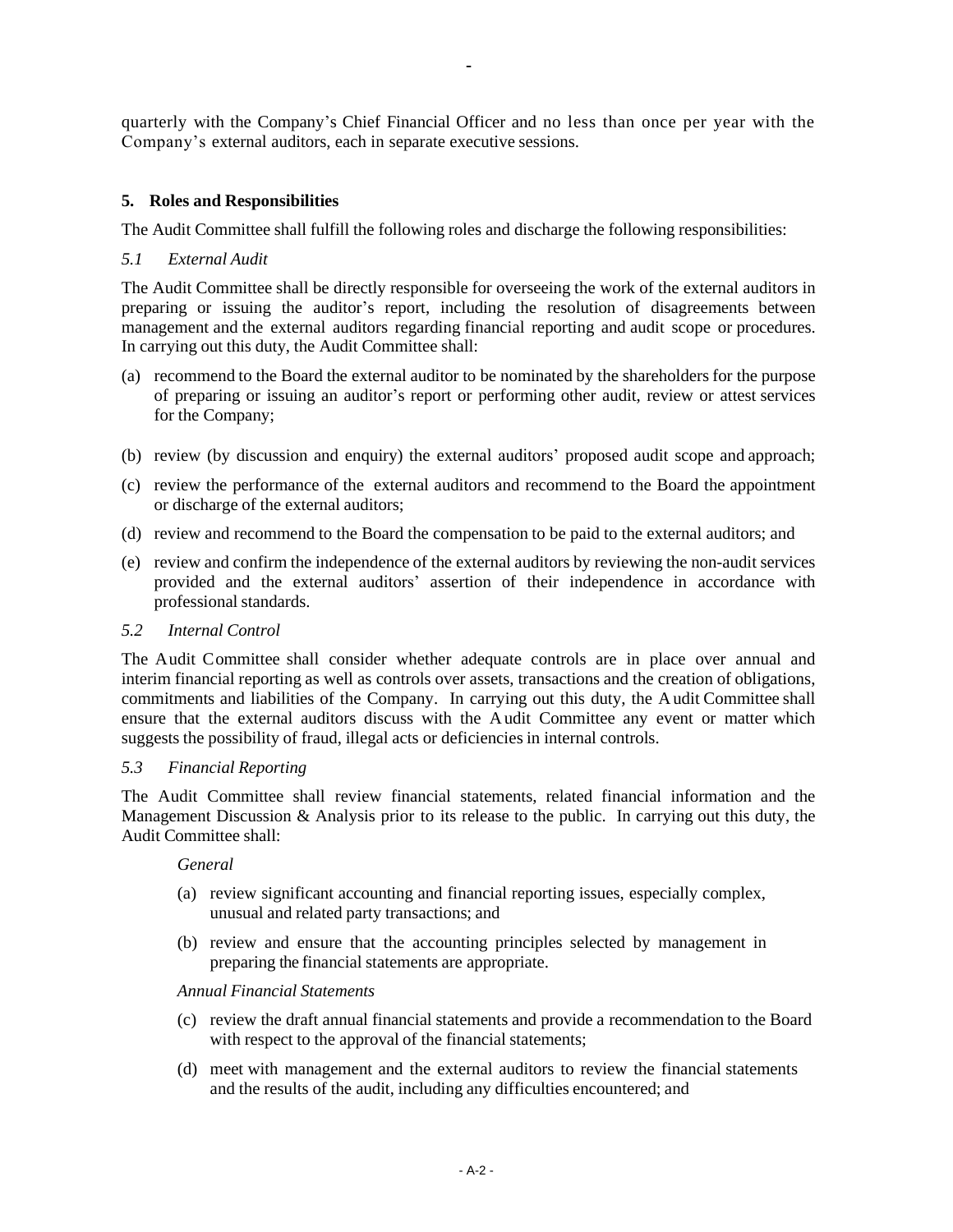(e) review management's discussion & analysis respecting the annual reporting period prior to its release to the public.

#### *Interim Financial Statements (Quarterly)*

- (f) review and approve the interim financial statements prior to their release to the public; and
- (g) review management's discussion & analysis respecting the interim reporting period prior to its release to the public.

#### *Release of Financial Information*

(h) where reasonably possible, review and approve all public disclosure, including news releases, containing financial information, prior to its release to the public.

#### *5.4 Non-Audit Services*

All non-audit services (being services other than services rendered for the audit and review of the financial statements or services that are normally provided by the external auditor in connection with statutory and regulatory filings or engagements) which are proposed to be provided by the external auditors to the Company or any subsidiary of the Company shall be subject to the prior approval of the Audit Committee.

#### *Delegation of Authority*

(a) The Audit Committee may delegate to one or more independent members of the Audit Committee the authority to approve non-audit services, provided any non-audit services approved in this manner must be presented to the Audit Committee at its next scheduled meeting.

#### *De-Minimis Non-Audit Services*

- (b) The Audit Committee may satisfy the requirement for the pre-approval of non- audit services if:
	- (i) the aggregate amount of all non-audit services that were not pre-approved is reasonably expected to constitute no more than five per cent of the total amount of fees paid by the Company and its subsidiaries to the external auditor during the fiscal year in which the services are provided; and
	- (ii) the fees paid by the Company and its subsidiaries to the external auditor were not recognized as non-audit services at the time of the engagement; and
	- (iii) the services are brought to the attention of the Audit Committee and approved, prior to the completion of the audit, by the Audit Committee or by one or more of its members to whom authority to grant such approvals has been delegated.

#### *Pre-Approval Policies and Procedures*

(c) The Audit Committee may also satisfy the requirement for the pre-approval of non-audit services by adopting specific policies and procedures for the engagement of nonaudit services, if:

(i) the pre-approval policies and procedures are detailed as to the particular service;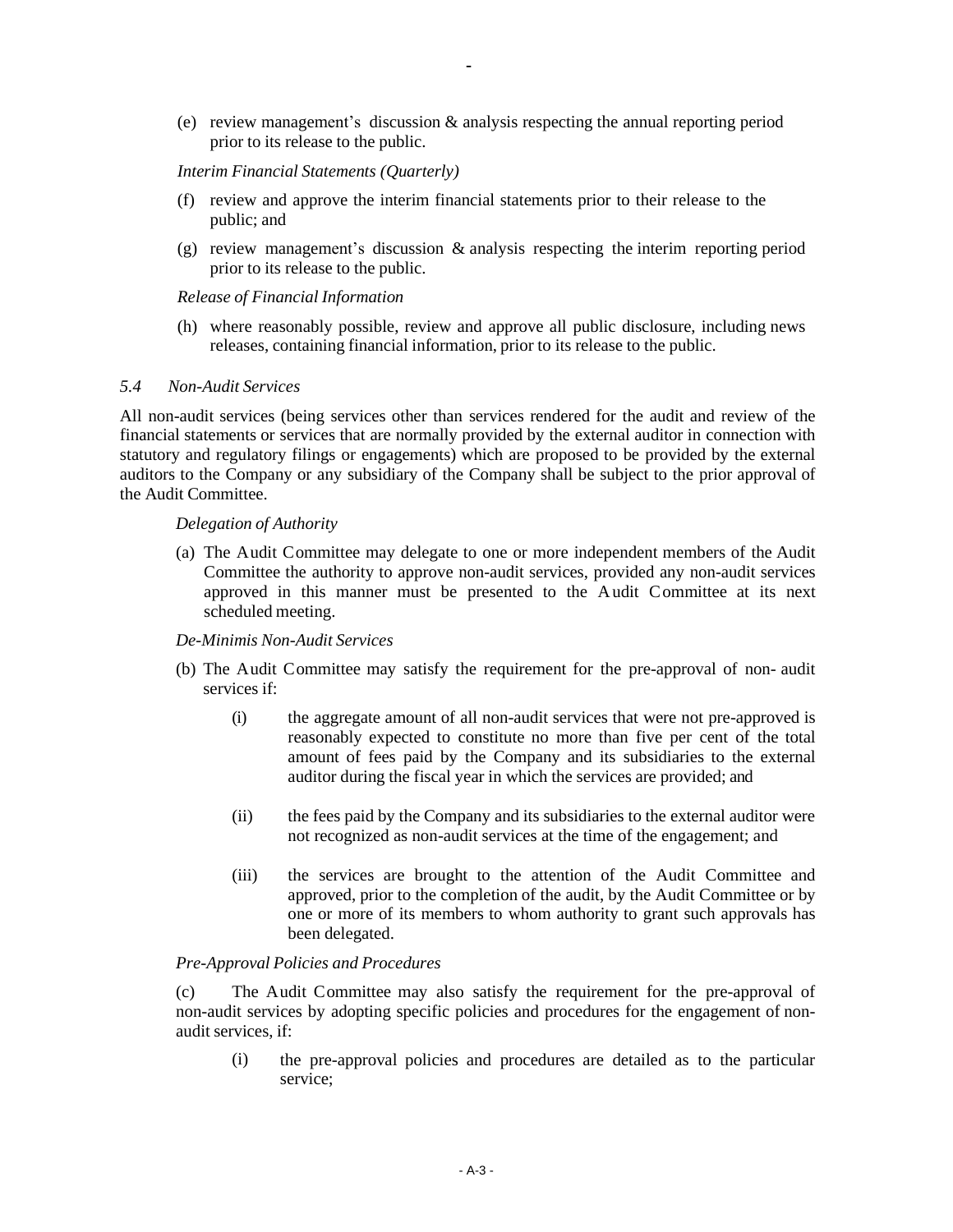(ii) the Audit Committee is informed of each non-audit service; and

-

(iii) the procedures do not include delegation of the Audit Committee's responsibilities to management.

#### *5.5 Other Responsibilities*

The Audit Committee shall:

- (a) establish procedures for the receipt, retention and treatment of complaints received by the company regarding accounting, internal accounting controls, or auditing matters;
- (b) establish procedures for the confidential, anonymous submission by employees of the company of concerns regarding questionable accounting or auditing matters;
- (c) ensure that significant findings and recommendations made by management and the external auditor are received and discussed on a timely basis;
- (d) review the findings of any examinations by regulatory agencies;
- (e) review and approve hiring procedures and policies regarding partners, employees, former partners and employees of present and former external auditors on the Company or its subsidiaries;
- (f) review the policies and procedures in effect for considering officers' expenses and perquisites;
- (g) perform other oversight functions as requested by the Board; and
- (h) review and update this Charter on an annual basis and receive approval of changes to this Charter from the Board.

#### *5.6 Reporting Responsibilities*

The Audit Committee shall regularly update the Board about committee activities and make appropriate recommendations, including recommendations regarding all publicly disclosed financial information.

#### **6. Resources and Authority of the Audit Committee**

The Audit Committee shall have the resources and the authority appropriate to discharge its responsibilities, including the authority to:

- (a) engage independent counsel and other advisors as it determines necessary to carry out its duties;
- (b) set and pay the compensation for any advisors employed by the Audit Committee; and
- (c) communicate directly with the external auditors.

#### **7. Guidance – Roles & Responsibilities**

The following guidance is intended to provide the Audit Committee members with additional guidance for the fulfilment of their roles and responsibilities: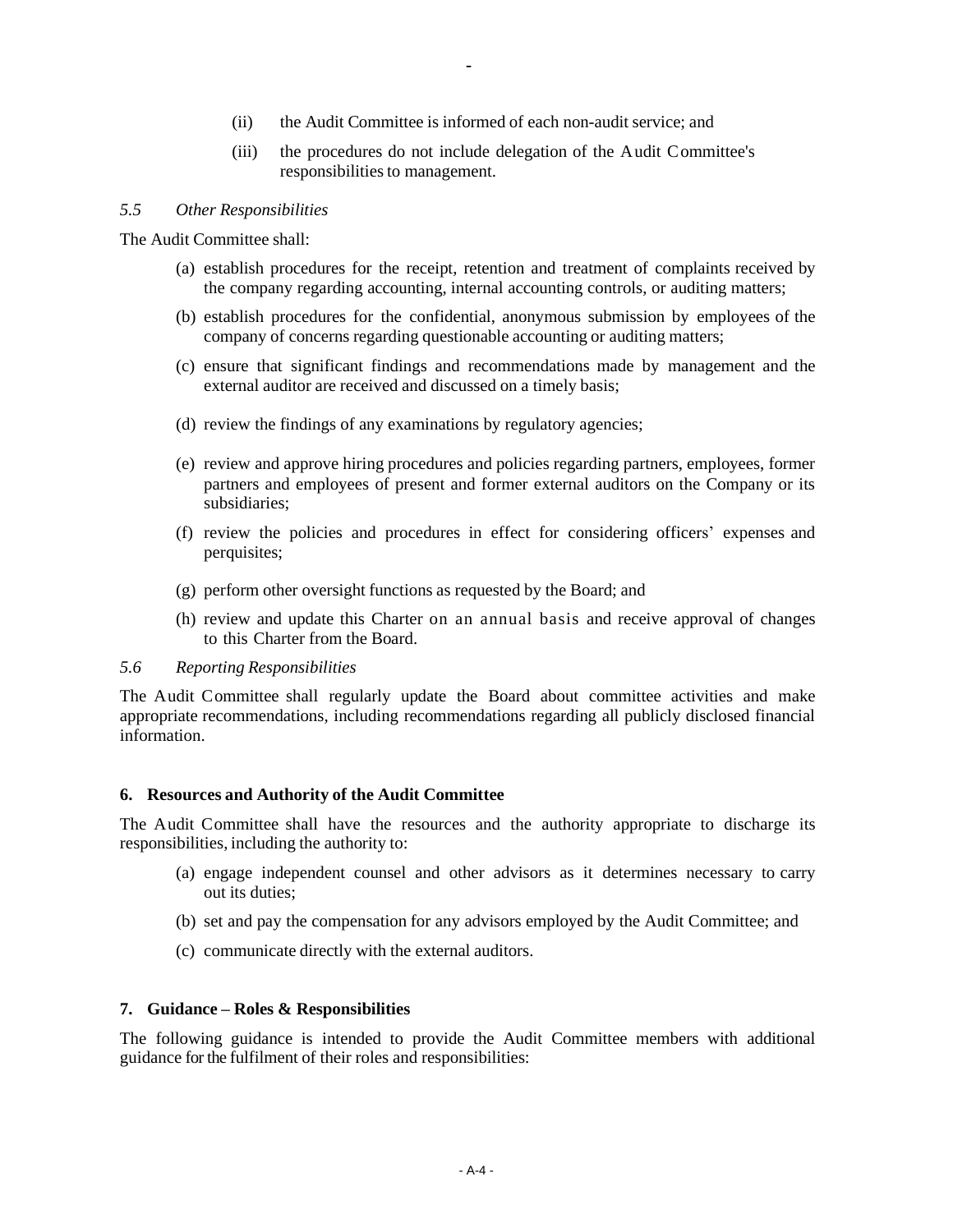- *7.1 Internal Control*
	- (a) evaluate whether management is setting the goal of high standards by communicating the importance of internal control and ensuring that all individuals possess an understanding of their roles and responsibilities;

-

- (b) focus on the extent to which external auditors review computer systems and applications, the security of such systems and applications, and the contingency plan for processing financial information in the event of an IT systems breakdown; and
- (c) gain an understanding of whether internal control recommendations made by external auditors have been implemented by management.
- *7.2 Financial Reporting*

*General*

- (a) review significant accounting and reporting issues, including recent professional and regulatory pronouncements, and understand their impact on the financial statements;
- (b) ask management and the external auditors about significant risks and exposures and the plans to minimize such risks; and
- (c) understand industry best practices and the Company's adoption of them.

*Annual Financial Statements*

- (d) review the annual financial statements and determine whether they are complete and consistent with the information known to committee members, and assess whether the financial statements reflect appropriate accounting principles in light of the jurisdictions in which the Company reports or trades its shares;
- (e) pay attention to complex and/or unusual transactions such as restructuring charges, acquisitions and divestitures, and derivative disclosures;
- (f) focus on judgmental areas such as those involving valuation of assets and liabilities, including, for example, the accounting for goodwill and intangbiles; disclosure of loan losses; warranty, professional liability; litigation reserves; and other commitments and contingencies;
- (g) consider management's handling of proposed audit adjustments identified by the external auditors; and
- (h) ensure that the external auditors communicate all required matters to the committee.

*Interim Financial Statements (Quarterly)* 

- (i) be briefed on how management develops and summarizes interim financial information, the extent to which the external auditors review interim financial information;
- (j) meet with management to review the interim financial statements; and
- (k) gain insight into the fairness of the interim statements and disclosures, obtain explanations from management on whether:
	- (i) actual financial results for the interim period varied significantly from budgeted or projected results;
	- (ii) changes in financial ratios and relationships of various balance sheet and operating statement figures in the interim financial statements are consistent with changes in the company's operations and financing practices;